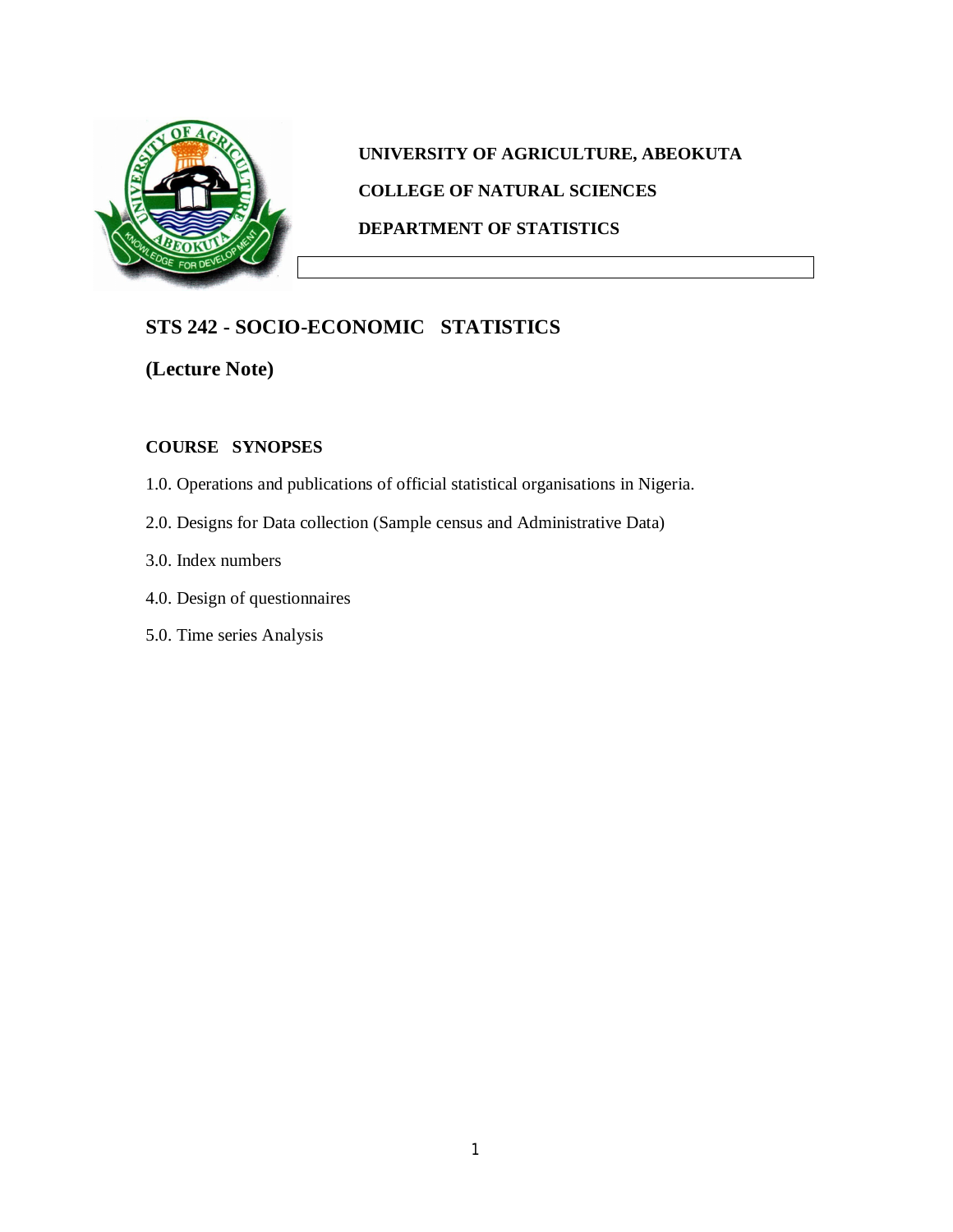## **OPERATIONS AND PUBLICATIONS OF OFFICIAL STATISTICAL ORGANIZATIONS IN NIGERIA.**

**Official Statistics** is the totality of the statistics produced by public statistical agencies of a country. It covers economic statistics including statistics of industrial production, services, prices and institutional sector, and social statistics encompassing population, and demography, housing, education, employment, health, nutrition, income and expenditure, public order and safety, social security and welfare, leisure and cultural activities.

Official statistics are produced within the framework of national statistical system. A **statistical system** consists of the people, procedure, data and equipment for data processing and dissemination. If the system is organised on a national basis, it is called a national statistical system.

## *Types of National Statistical System (NSS)*

A. Centralised National Statistical System is one where the whole process of data production and dissemination to the governments and other users of statistics is carried out by an organ of the government.

B. Decentralised National Statistical System whereby there is division of responsibility between various data collection agencies at different tiers of government and the different agencies are free to collect data to satisfy their respective needs.

## *Nigeria National Statistical System*

The Nigerian National Statistical System is a decentralised system. In its current form, it was established by the Statistics Act of 2007.

## *Elements of Nigeria National Statistical System*

- A. The producers of statistics including the National Bureau of Statistics (NBS) as the coordinating agency of the system, federal ministries, public agencies, state statistical agencies and local government statistics units.
- B. Data user, including key users such as policy and decision makers.
- C. Data supplier, including establishment and households.
- D. Research and Training institution including higher education institutions.

## *Objectives of Nigeria National Statistical System*

- A. To raise public awareness about the importance and role of statistical information to society
- B. To collect, process, analyses and disseminate quality statistical data.
- C. To promote the use of best practice and international standards in statistical production, management and dissemination.
- D. To promote the use of statistical data and information at individual, institutional, local government area, national and international levels, especially for evidence based policy design and decision making.

E. To build sustainable capacity for the production and use of statistical data and information in the country for planning purpose.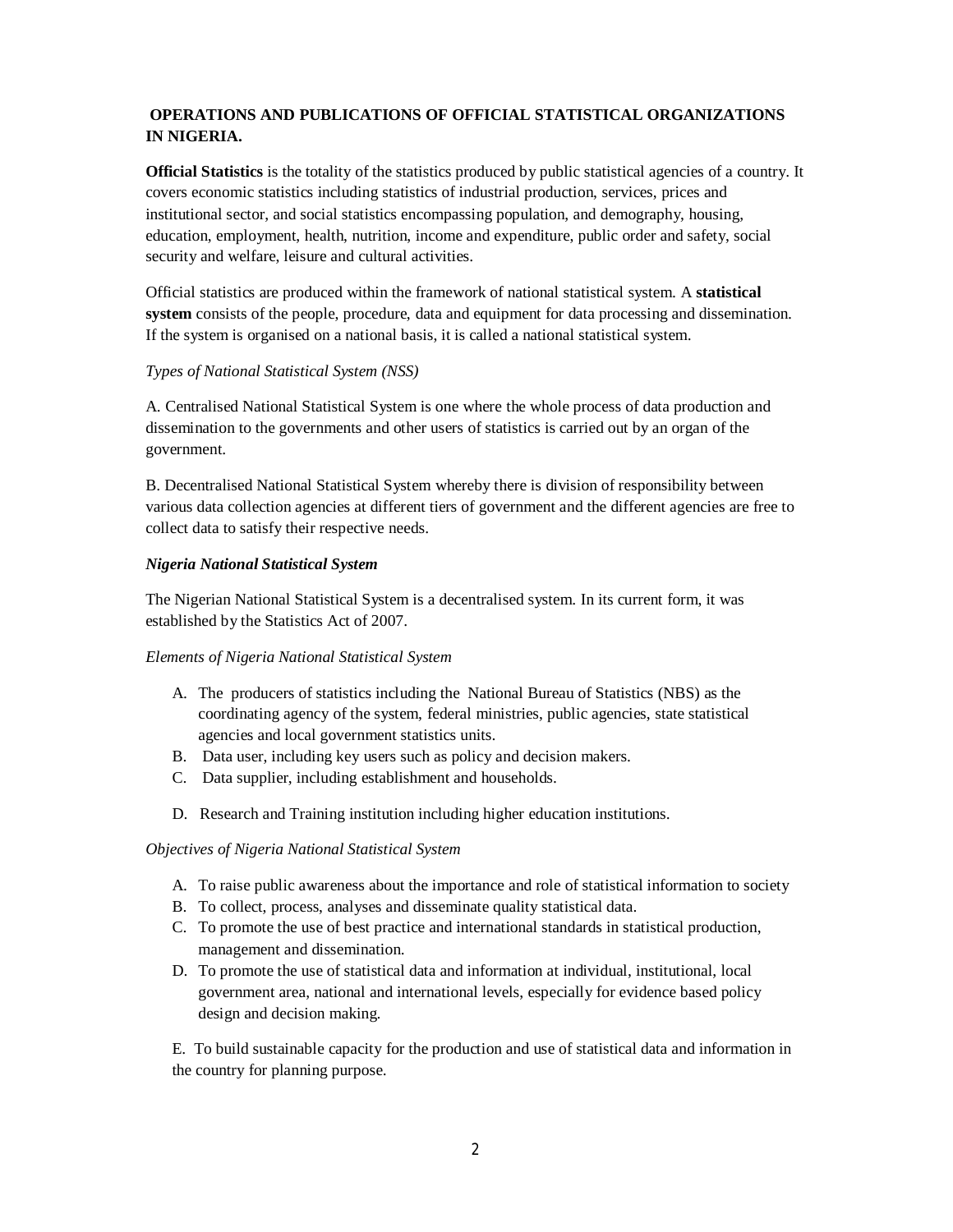#### *Coordination of Nigeria National Statistical System*

A. The national statistical system is coordinated by the governing board of the NBS. The board take policy decision and monitor coordination of the system.

B. National consultative committee on statistics is another mechanism for coordinating the system. The committee is headed by the Statistician General (i.e CEO of the NBS).

#### *Functions of Coordinating Agencies*

- A. To examine the statistical programmes of the various agencies annually in order to achieve greater coordination and avoid unnecessary duplication of efforts and evolve a national statistical programme for the approval of the NBS board.
- B. To examine the Statistics Act and recommend to the board any necessary changes as the need arises.
- C. To develop strategies which shall ensure uniform standard and methodologies amongst the various agencies with a view to improving on the quality comparability and timeliness of their statistics output.

#### **Nature of Socio – Economic Statistics**

**Economic statistics** may be defined as an historical record of economic activity which is capable of guilding the understanding of an economic system and at the same time capable of guilding the formulation of policy within the system. Quantitative information on manpower, production, distribution, transport, foreign trade, prices, employment, investments, national income and expenditures are examples of economic statistics.

**Social statistics** refers to data generated on the condition and quality of life of the people. Statistical information on household, education, health, public safety and population are examples of social statistics.

#### *Major Producers of Socio - Economic Statistics in Nigeria*

#### **National Bureau of statistics (NBS)**

 The NBS is the main national agency responsible for the development and management of official statistics in the country. It is the authoritative source and custodian of official statistics in the country. The statistics Acts of 2007 outlined NBS key functions.

#### *Functions of National Bureau of Statistics*

1. To coordinate the National Statistical System.

2. To advise the federal, state and local government on all matters related to statistical and development.

3. To develop and promote use of statistical standards and appropriate methodologies in the system.

4. To collect, compile, analyze, interpret, publish and disseminate statistical information alone or in collaboration with other agencies, both governmental non-governmental agencies

5. To develop and maintain a comprehensive national data bank by encouraging unit of line ministries and agencies develop their sectoral data bank and forward to the bureau.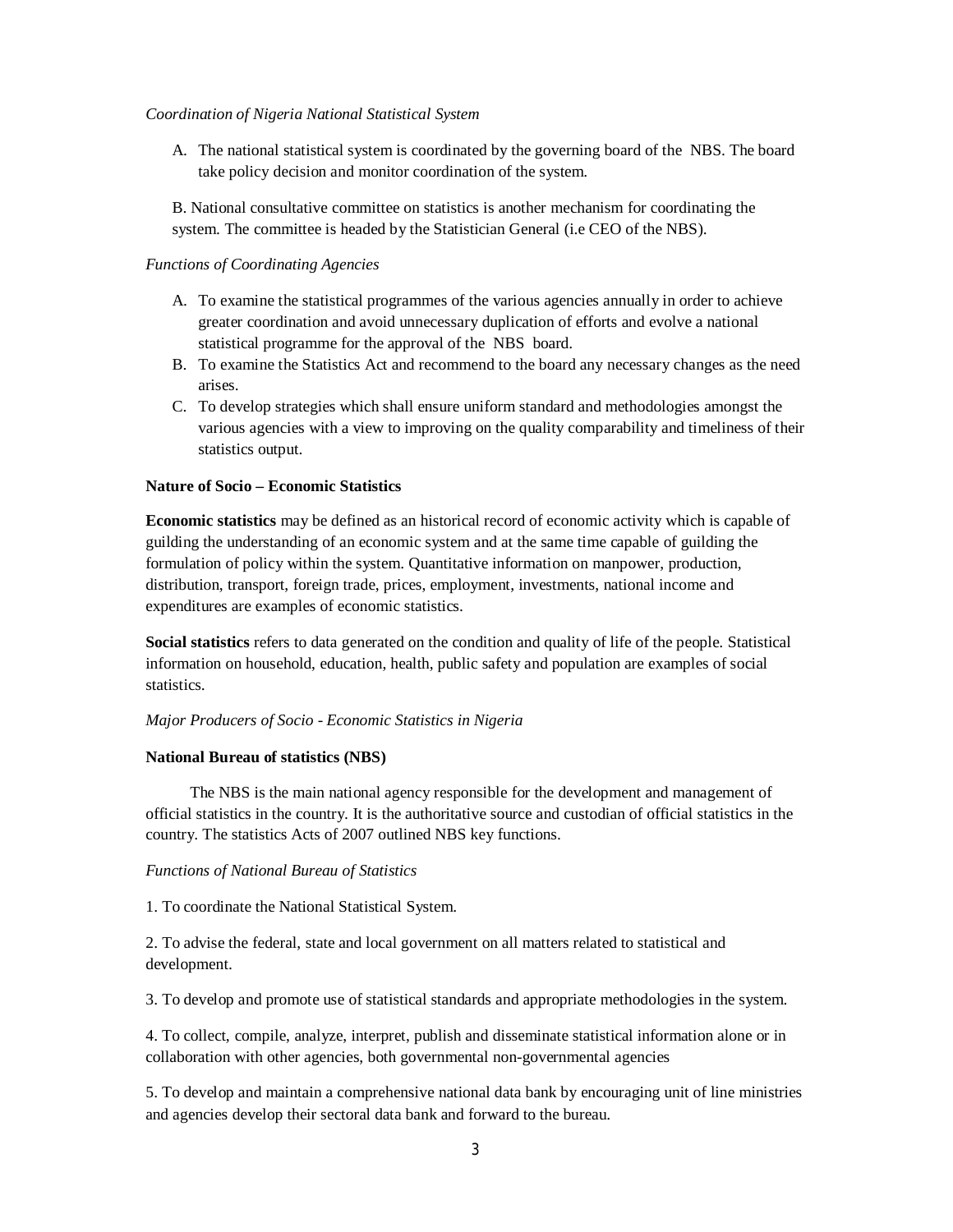6. To provide a focal point of contact with international agencies on statistical matters.

7. To carry out all other functions relating to statistics as the federal government only assign to the bureau.

#### *Historical Development and Antecedent of National Bureau of Statistics*

1. In 1928, a Statistics Unit was established in the office of the colonial secretary in the cabinet secretariat of the British colonial administration.

2. In 1947, the Statistics Unit became Department of Statistics. In 1949, the department's responsibilities were expanded to form the nucleus of a centralised national statistics office for the country.

3. 1957, the Statistics Act was enacted, and a decentralised national statistical system (NSS) was adopted for the country.

4. In 1960, the Department of Statistics was moved from Customs and Excise to the ministry of finance and later federal ministry of economic development, with the name changed to the **Federal Office of Statistics**, (FOS).

5. The FOS was merged with the national data bank (NDB) in 2004. The merger of FOS and NDB led to the establishment of the National Bureau of Statistics (NBS).

6. The Statistics Act of 1957 was repealed and the Statistics Act of 2007 was enacted.

*Statistical Activities of the National Bureau of Statistics*

## 1. **National Integrated Survey of Household (NISH)**

- General Household Survey
- National Agricultural Sample Census
- Rural Agricultural Sample Survey
- Labour Force Survey
- Survey of Internal Migration
- Survey of Household Enterprise
- National Food Consumption Survey
- National Consumer Expenditure Survey
- Survey of Housing Status
- Health Interview Survey
- Family Planning Survey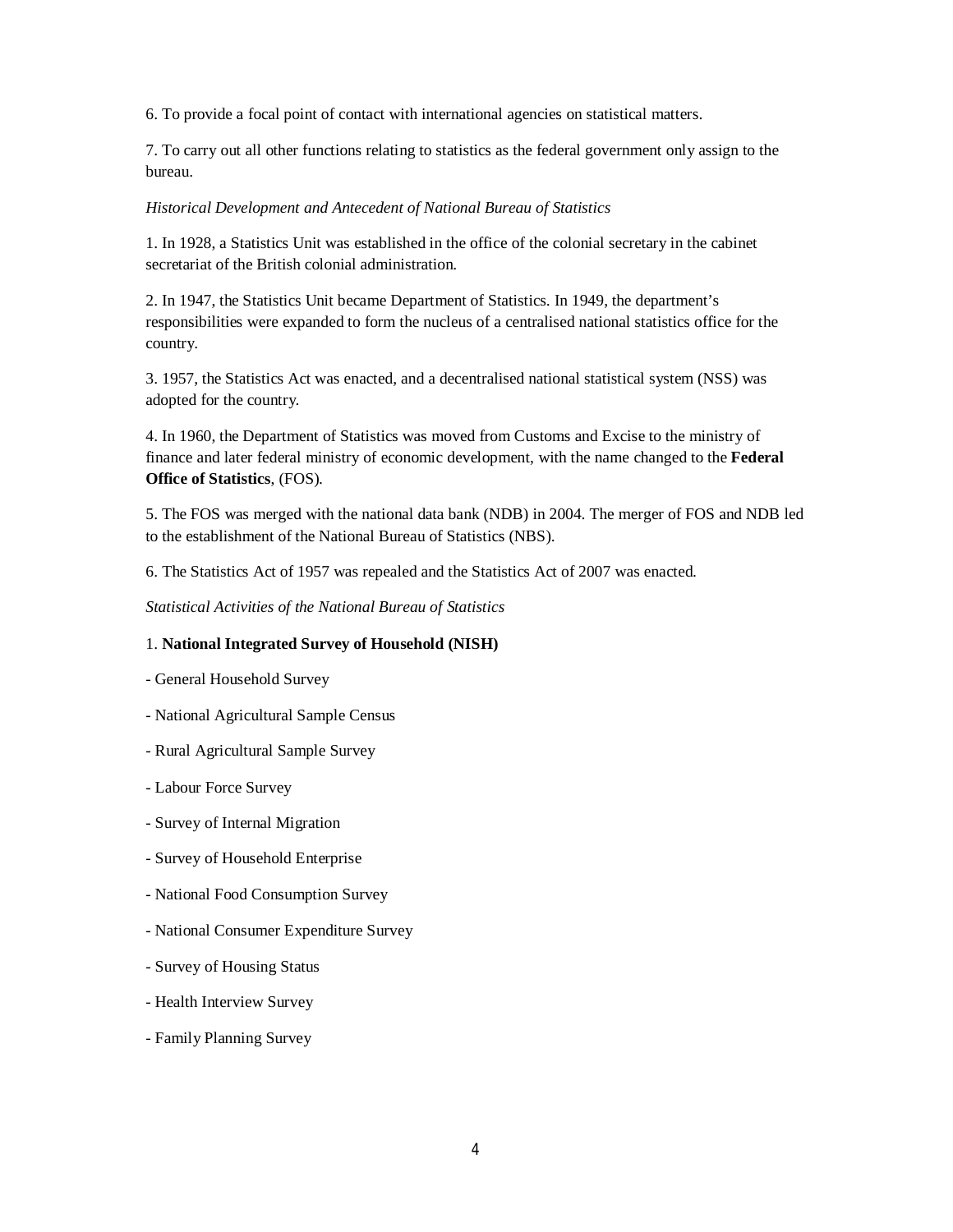#### 2. **National Integrated Survey of Establishments (NISE)**

- National Census of industries and business
- Annual survey of establishment
- Quarterly survey of establishment
- Survey of public enterprises
- Transportation survey
- Monthly retail prices survey
- Survey of modern agricultural holdings

#### 3. **Administrative Statistics Programme**

- Foreign Trade
- Local government information system
- Government Accounts programme
- Vehicle registration and relicensing statistics
- Agricultural administrative statistics

## 4. **Analytical programme**

- National Accounts Statistics
- Social Reporting Service
- Environmental Statistics

#### *Publications of National Bureau of Statistics*

- 1. Annual Abstract of Statistics
- 2. Nigeria Trade Summary
- 3. Review of External Trade
- 4. Report of building and construction
- 5. Distribution Survey of Nigeria
- 6. Industrial Survey of Nigeria
- 7. Consumer price index
- 8. National Accounts of Nigeria
- 9. Digest of statistics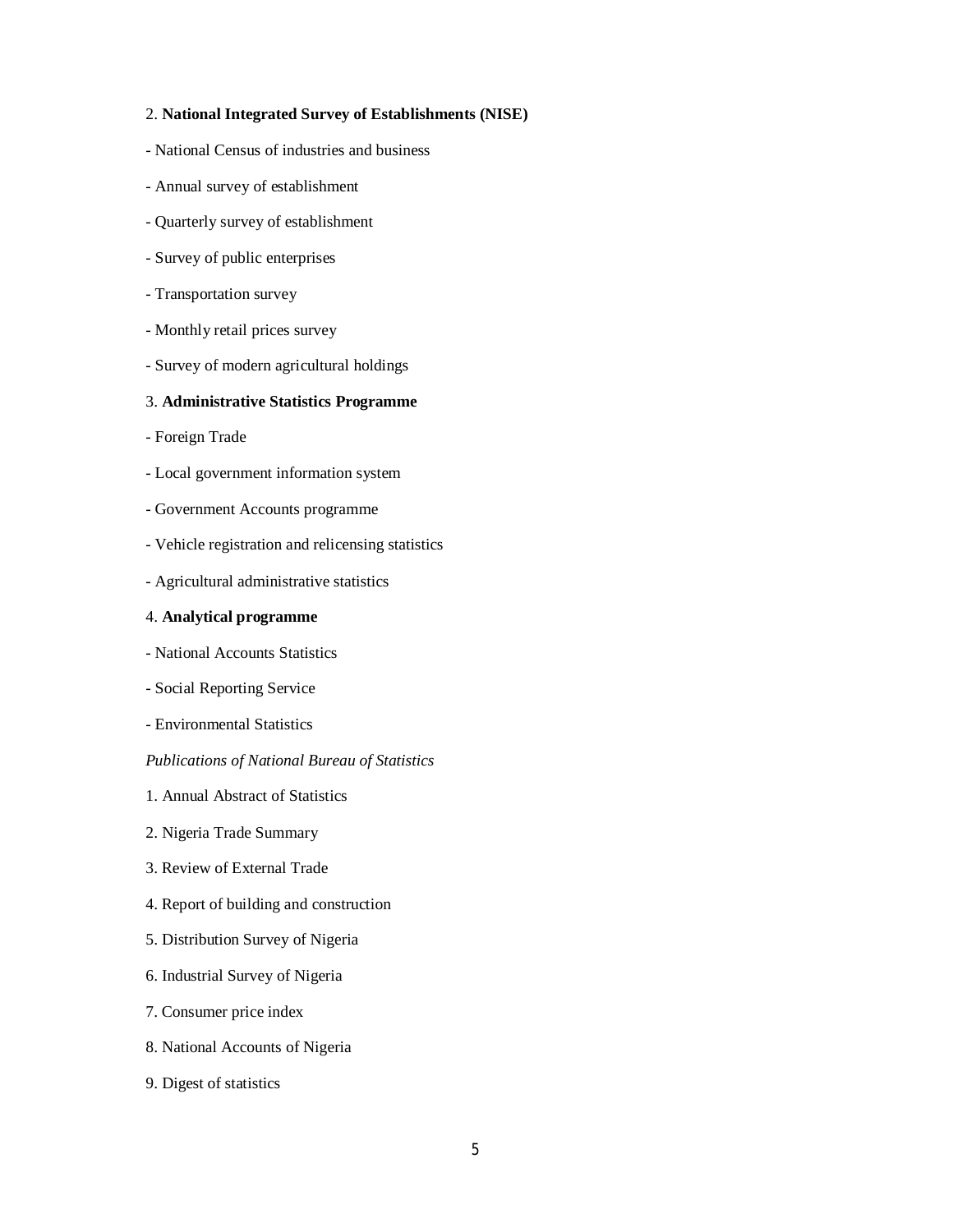10. The economic indicators, etc.

## **National Population Commission of Nigeria**

The National Population Commission of Nigeria (formerly National Population Commission) was first established as the National Census Board in 1972. The legal institutions creating it, Decree no 23 of 1989 charge the commission with the following responsibilities;

1. To undertake the enumeration of the population of Nigeria periodically through censuses and sample surveys.

2. To establish and maintain a machinery for continuous and universal registration of births and deaths throughout the country.

3. To prepare and maintain a national framework for the delineation exercise for censuses and sample surveys

4. To collect, collect and publish data on migration statistics.

5. To conduct researches, monitor the national population policy and set up a national population information data bank

6. To provide information and data on population for purpose of facilitation of national planning and economic development.

7. To advise the federal government on any population and related matters and problems.

8. To disseminate information and educate the general public about the activities of the commission, and

9. To arrange for the appointment and training of enumerators and all other categories of staff of the commission.

## **Central Bank of Nigeria**

The central bank of Nigeria publishes banking, financial, agricultural and foreign trade statistics through its

- 1. Annual Report and Statement of Account
- 2. Economic and Financial Review.
- 3. Monthly Report .
- 4. Nigeria principal economic and financial indicators.
- 5. Statistical Bulletins, e.t.c.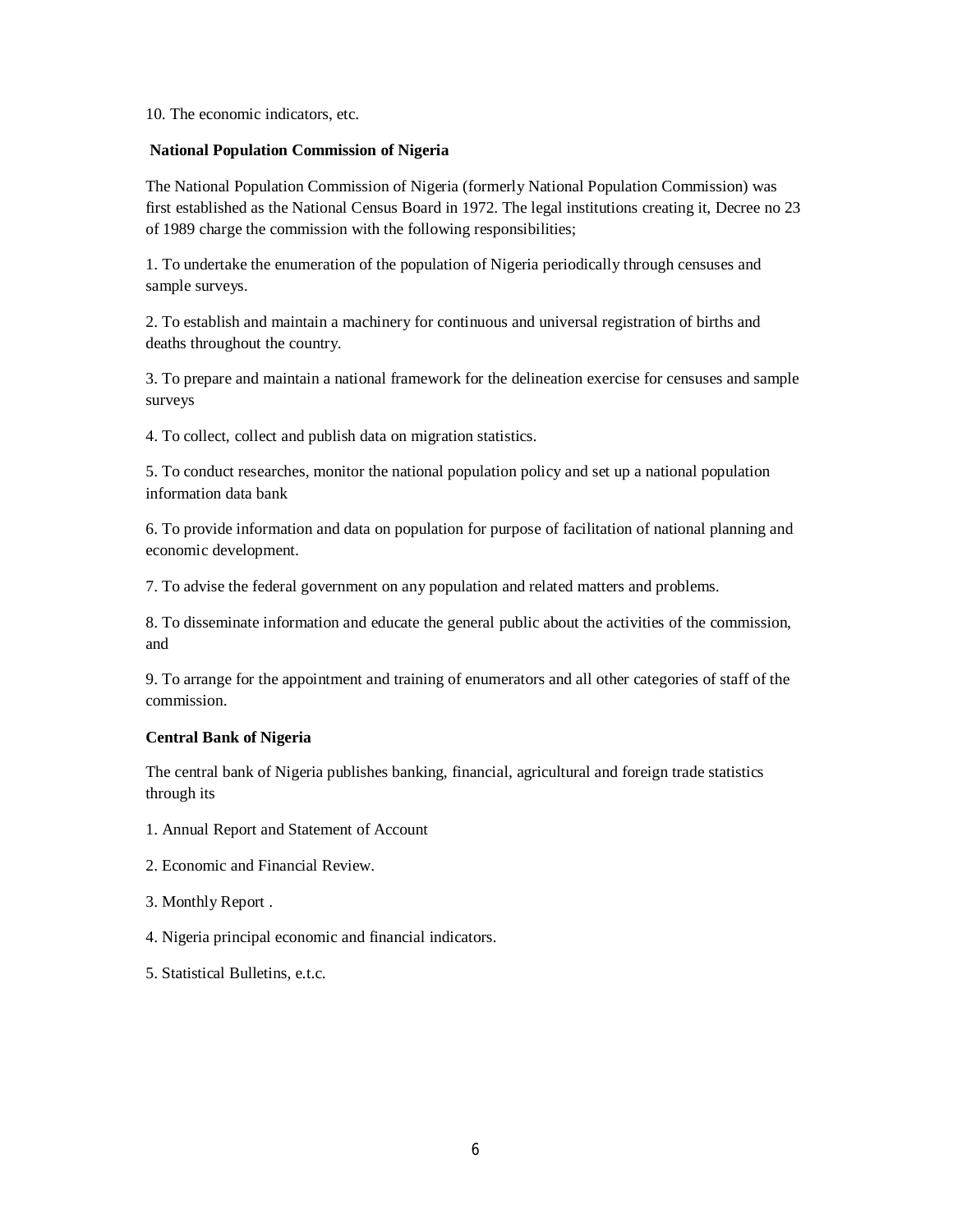## **Sources of Economic and Social Statistics**

#### *Published National Sources*

- 1. Statistical Abstracts, bulletins and reports issued by government departments such as NBS, POPCOM, CBN, NNPC, e.t.c
- 2. Miscellaneous report of government and non government agencies such as NEIC, INEC, PPFN, NACA, e.t.c
- 3. Research Report and publications in learned journals such as NISER, NIPSS, ASCON, IITA, e.t.c
- 4. Daily Newspapers Magazines and Miscellaneous periodicals.

## *Published International Sources*

1. Publication of international institutions such as IBRD, IMF, ECA, AU, INHO, ILO, e.t.c

2. The Internet i.e. www.nigerianstat.gov.ng; www.npc.gov.ng; www.population.gov.ng; www.cenbank.org

## *Administrative Statistics*

This source of data refers to the raw data which exist in their original form but in the files, books, and on various forms of government and NGOS. Such data if obtained could be adequately used as checks on published data. The process of obtaining data from this source is normally hindered by poor storage of the data and partly because of bureaucratic bottlenecks.

#### **Uses of Economic and Social Statistics**

- 1. Planning for national development
- 2. Construction of systems of national accounts
- 3. Construction of Economic Models
- 4. Policy formulation and decision making

#### **Problem of Collecting Economic and Social Statistics in Nigeria**

- 1. Conceptual problem
- 2. Problem in the statistical system
- Shortage of well-qualified statistical manpower

- Inadequate coordination, cooperation and collaboration among major producers of statistics in the country

- Inadequate funding of the statistical agencies
- Administrative bureaucracy and red tapism
- 3. Problem in Society
- Lack of statistical awareness
- Illiteracy/ innumeracy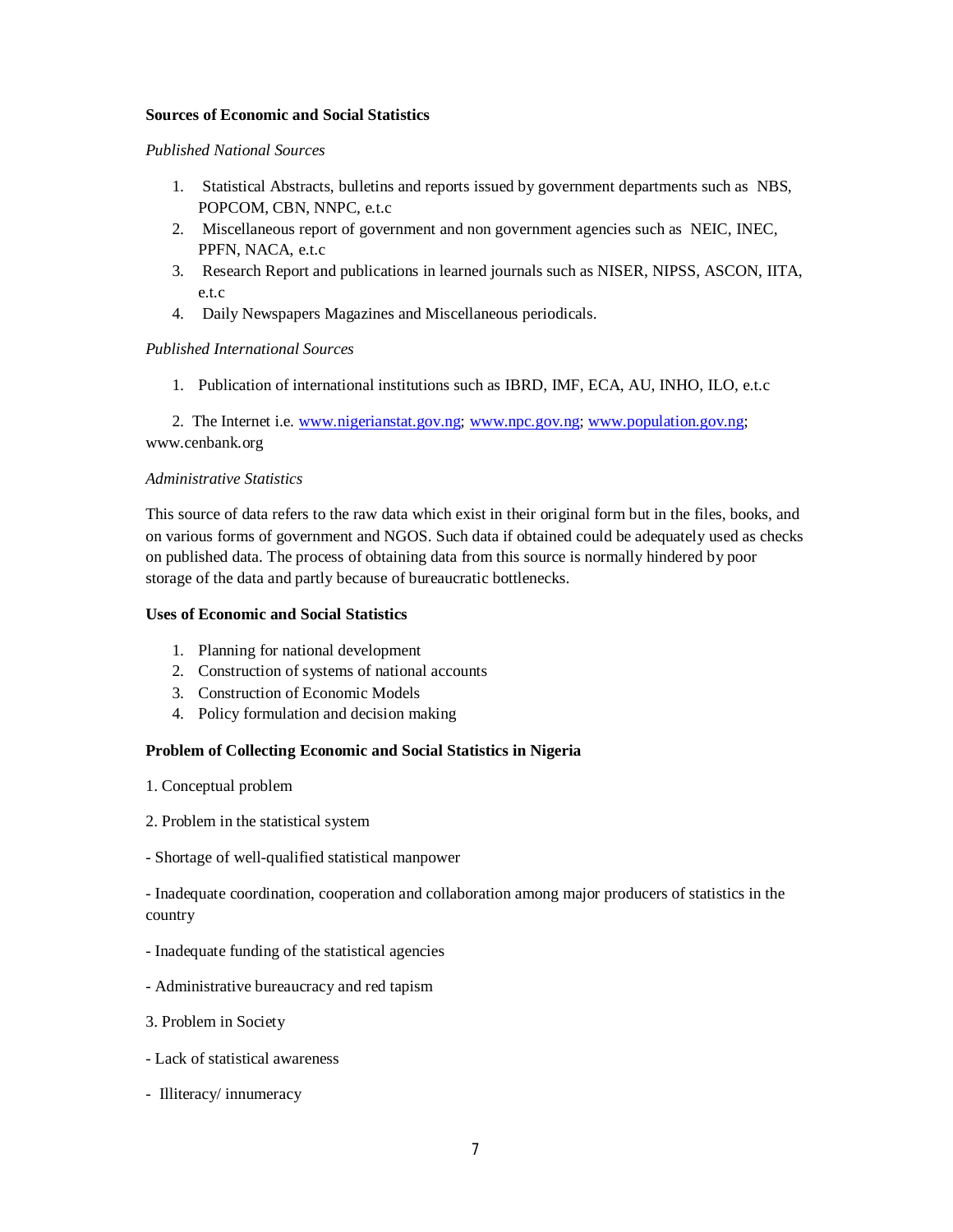- Cultural /religious problems
- Language problem
- Poor social facilities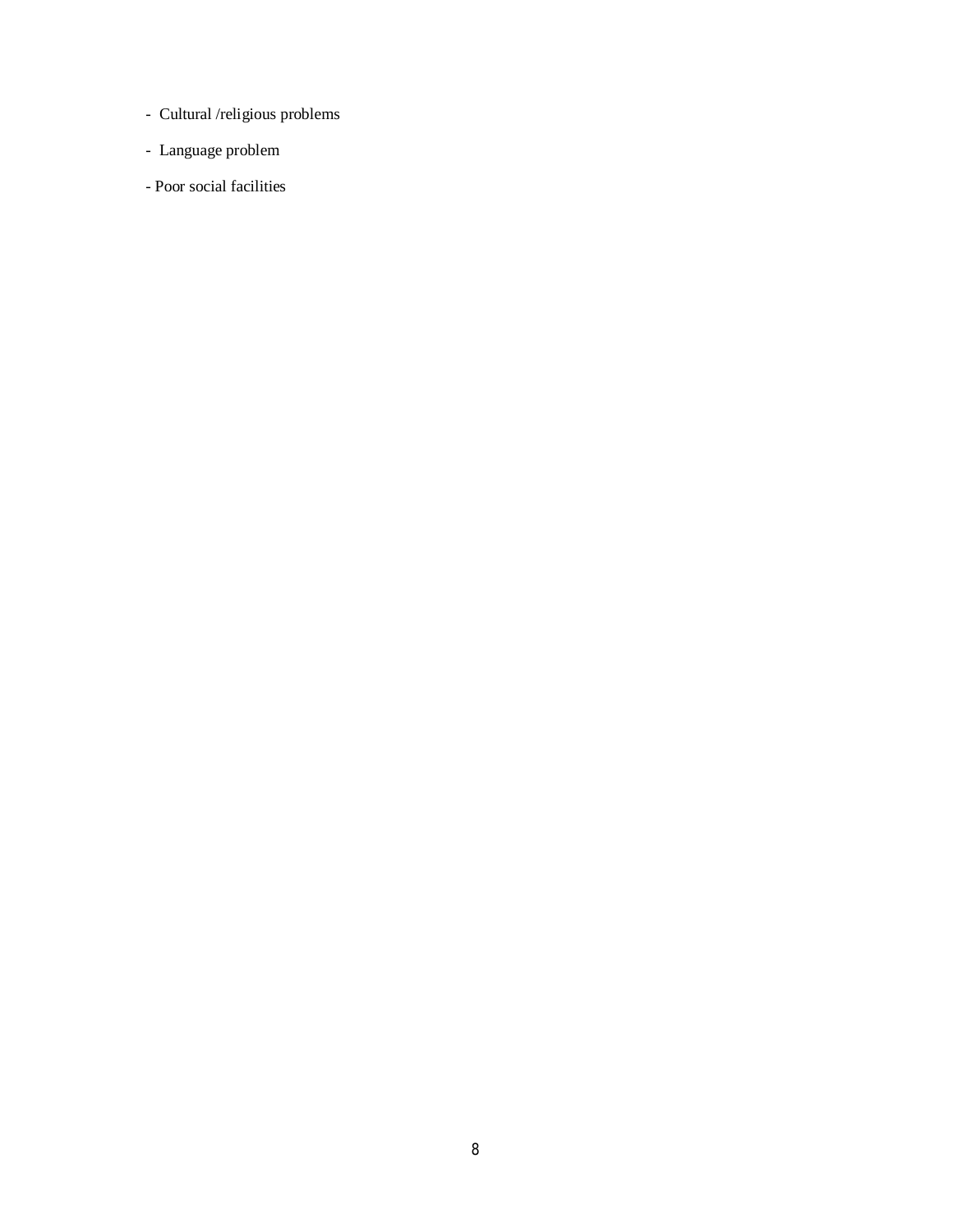## **DESIGNS FOR DATA COLLECTION**

 The raw material for socio economic investigation and analysis is data. The type of data collected for a given purpose may be primary or secondary, internal or external.

## *Primary Data*

This is data collected at first hand for a specific purpose. The basic sources of primary data are censuses, sample surveys, and administrative processes. Primary data are collected where

- a. The needed information does not exist elsewhere
- b. The needed information exist but is not reliable
- c. Collecting the information at first hand is only way such information can be obtained

## *Secondary Data*

These are data which already exist and may be adapted for use in the current survey. Such data are collected originally for another purpose. Secondary data can be sourced from publications and records of governments and non government organisations, journals of universities and research institutes, media, organization and administrative records.

For secondary data to be used with reasonable degree of confidence, the validity of such data must be assessed. This involves checking for the following;

- a. The source of the data
- b. The purpose of which it was collected
- c. The method of data collection used
- d. Definition of terms used
- e. Coverage and changes overtime, if any
- f. Method of analysis

## *Internal Data*

This is data collected by one's own organization. Such data may be extracted from records such as the ledger, personnel records, sales records, stock records e.t.c.

## *External Data*

This is data collected by one organization and being used by another organization data from external sources are either primary in nature or secondary in nature.

## **METHODS OF COLLECTING QUANTITATIVE PRIMARY DATA**

- 1. INTERVIEW METHOD
- a. Personal interview- collected face to face
- b. Telephone interview-conducted over a telephone system
- c. Computer assisted interview
- 2. EXPERIMENTAL METHOD Refers to data collected through laboratory tests and direct measurement of variables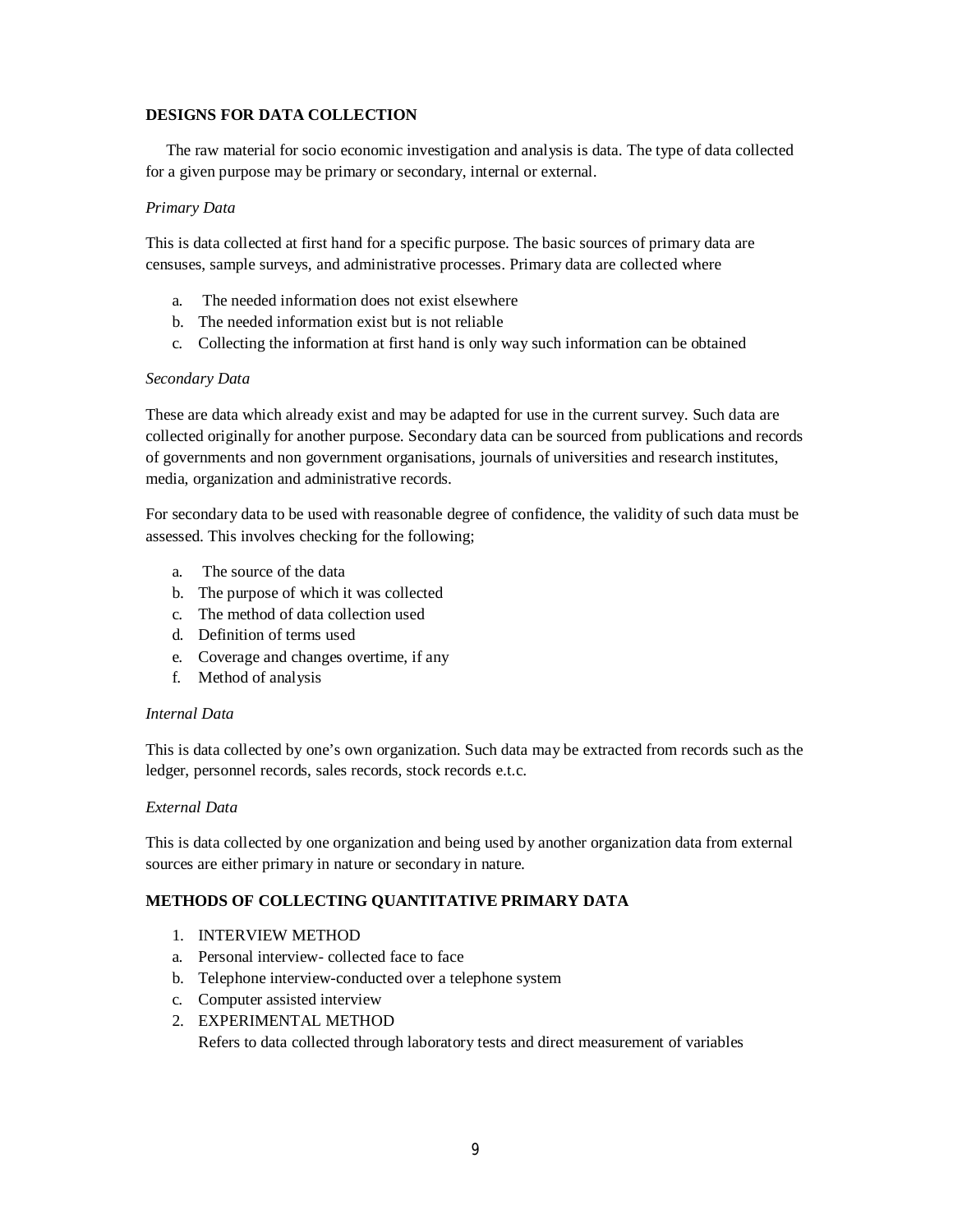## 3. OBSERVATION METHOD

Is the method used when the investigator visit the location of the event or individual being studies, and he directly or indirectly observe, and record data on the required variables

4. QUESTIONNAIRE METHOD This is by far the most popular and widely used method. It's the process of collecting data by sending a set of questions printed on paper-called questionnaire to the respondent either by hand or by post

## **METHOD OF COLLECTING QUALITATIVE PRIMARY DATA**

- a. In-depth interviews permits greater depth of meaning, and open ended responses to questions.
- b. Focus Group Discussion brings respondents together in discussion group that focus on a particular topic

## **ADMINISTRATIVE DATA**

These are data that are routinely collected as a by-product of daily administration. Administrative statistics are compile from administrative records.

Administrative statistics are being used:

- a. For the constructions of frames, such frames may be subject to errors
- b. Supplementing data collected through surveys and census
- c. For evaluating results of statistical studies or exercises check on the coverage of the survey Administrative source may be the only reliable means of collected data on a particular subject e.g. arrival/departure from a country

## **LIMITATIONS OF ADMINISTRATIVE DATA**

- 1. Concepts, definitions and classifications used may not be suitable for statistical purpose
- 2. Coverage may be deficient in the sense that it may be incomplete or inaccurate
- 3. It may be difficult to gain access to administrative data for the following reasons:
- a. Users may not be aware that such data exist
- b. Producer may not consider it necessary to release the information to the public
- c. Poor storage may make access difficult or impossible
- d. The pledge of confidentiality by compiling agency may make access impossible.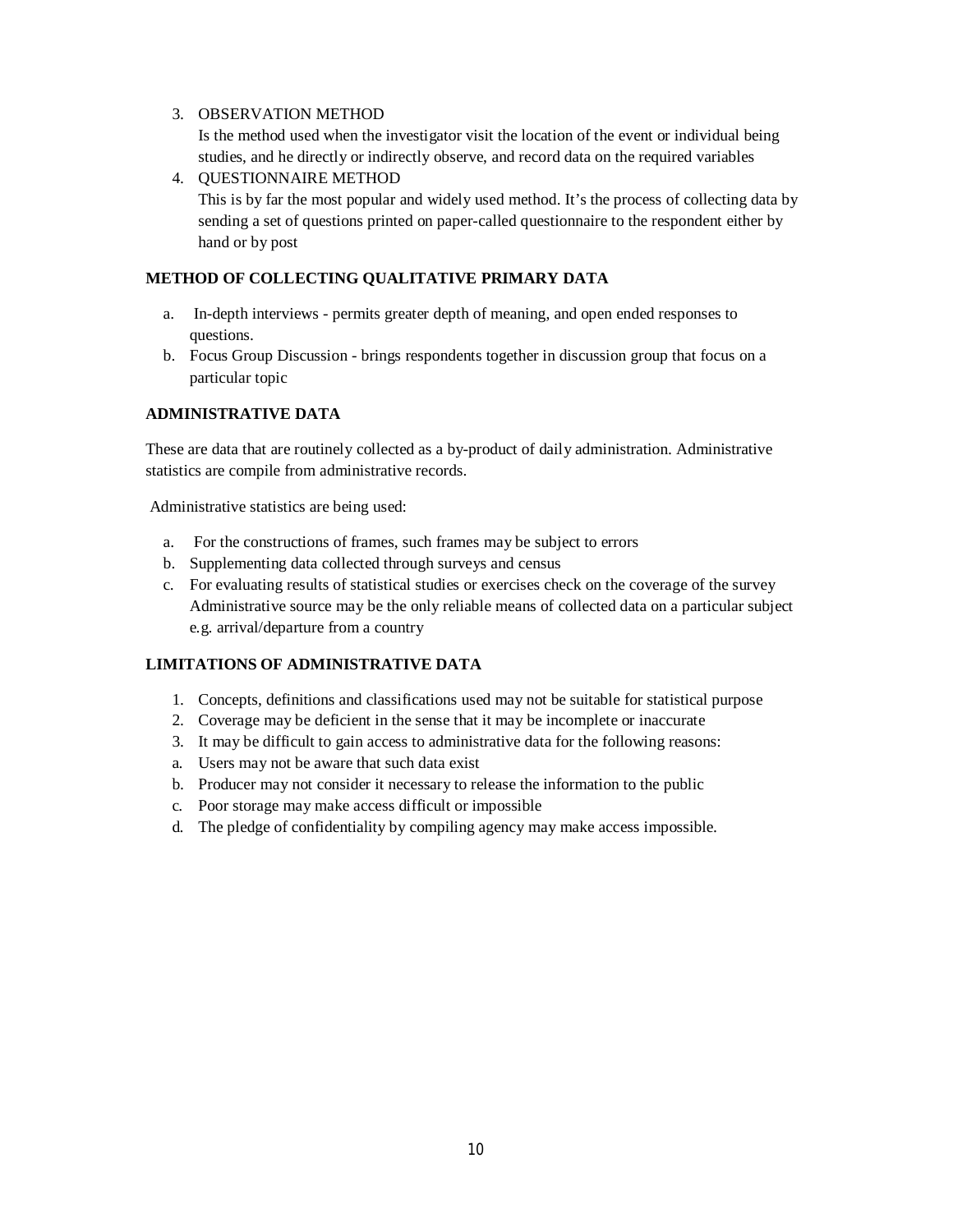## **DESIGN OF QUESTIONAIRES**

A questionnaire is a document or form which contains questions designed to collect statistical information from the respondents for the purpose of statistical enquiry.

## *Objectives of questionnaire design*

- A. To collect the information required.
- B. To facilitate interviewing or responses.
- C. To facilitate data processing.

## *Basic steps in questionnaire design*

- 1. Identify the type of data required from the population of interest or target population.
- 2. The type of information required showed be specified.
- 3. Write up a first draft.
- 4. Re examine and revise the draft.
- 5. Pre test the draft.
- 6. Re edit and produce final draft.

In questionnaire design, decisions are taken in the various component of questionnaire.

Decisions are taken in the following areas of questionnaire design:

- A. Forms of the questions
- B. Question order.
- C. Question content.
- D. Question wording
- E. Question type.

## *Types of Questions in Questionnaire design*

**Factual questions** straight forward types usually requiring sample and straight forward response sometimes in the form of yes or no.

**Memory questions** those requiring efforts on the part of respondents to remember past happenings.

**Opinion questions** those that seek views or opinion of respondents on certain issues.

**Structured questions** those in which the respondents are guided as to the kind of response expected.

**Open ended questions** those in which the respondents are allowed to respond in their own words.

*Decisions on Forms of question*

- 1. A questionnaire should be attractive especially if respondent have to answer unaided.
- 2. Preferable short questions should be asked.
- 3. The questions should be clear and simple.
- 4. There are five major divisions in the construction. However, three are more important;
	- A Identification of the respondent is the first division.
	- B It is then followed by classificatory information.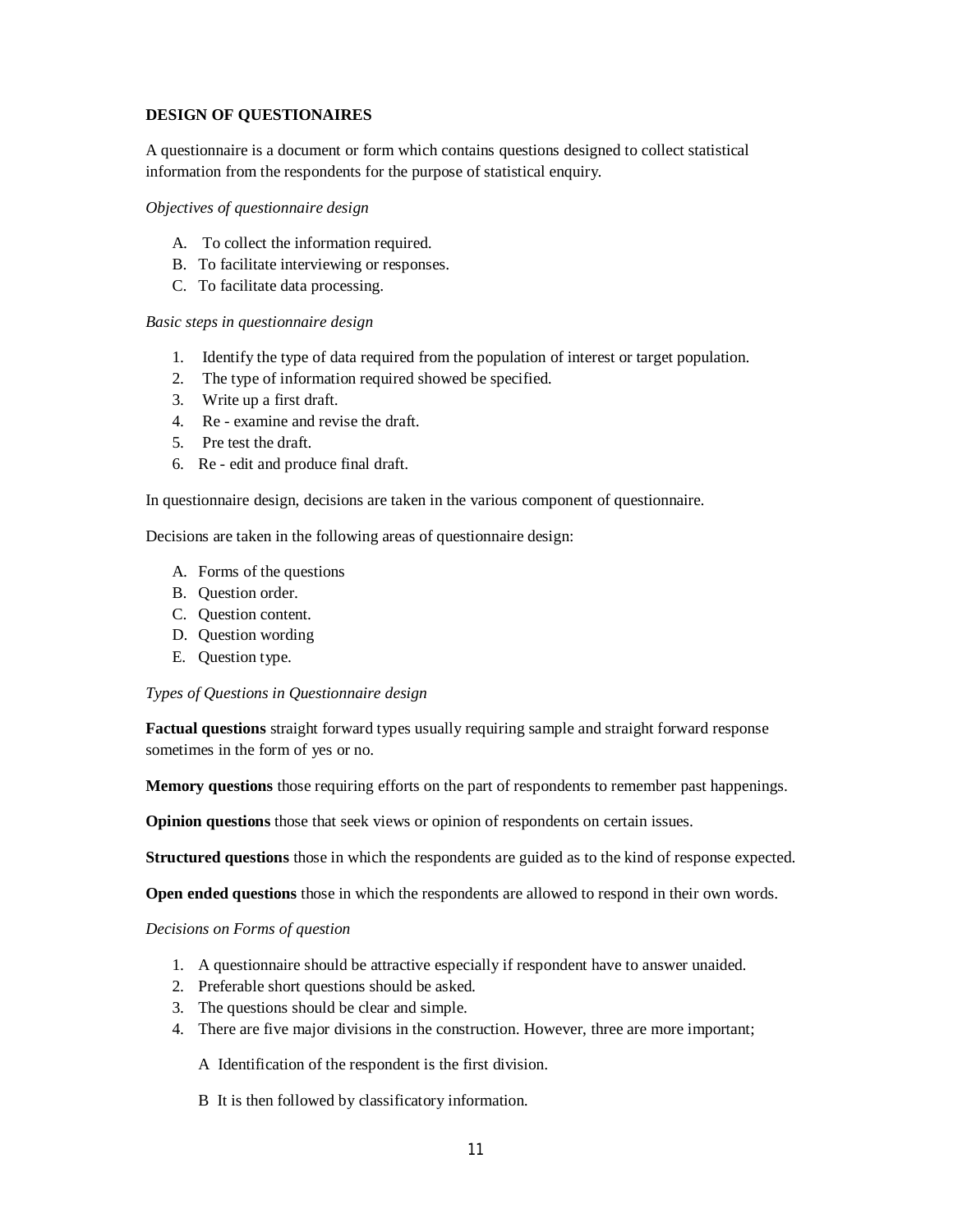- C. Topics of the survey.
- D. Decisions on request for extra comments.
- E. Acknowledgement.

## *Decision on Question order*

- 1. General questions should be asked first.
- 2. Followed by more specific questions.
- 3. Ask very intimate or personal information at the very end.

#### *Decision on Question Content*

- 1. Ask only necessary questions.
- 2. Sub divides questions into simple ones.
- 3. Sub divides questions into sections or parts.
- 4. Questions should be within the experience and competence of the respondents.
- 5. Questions should not be loaded in one direction.

#### *Decision on question wording*

Questions should be:

- 1. Simple and framed in a way to be interpreted in the same manner by all respondents.
- 2. Avoid ambiguous statement, terminologies, or technical languages
- 3. Clear frame of reference is important to make it better understood.

#### *Decision on question type*

There are two types;

A. Closed or fixed response questions.

These are well structured or complete statements with their response categories. These types of questions can be; dichotomous e.g. yes or no, scale with various grades e.g. 10-19, 20-29, e.t.c.

B. Open ended questions.

This is an unstructured or incomplete statement in which response is recorded directly from the respondents.

However, closed or fixed response questions are preferred because it has a number of advantages over open ended responses.

#### *Advantages of Structured Questions*

- 1. It facilitates coding or processing.
- 2. Interviewing is faster, it saves time.
- 3. It saves space.
- 4. Response is fast.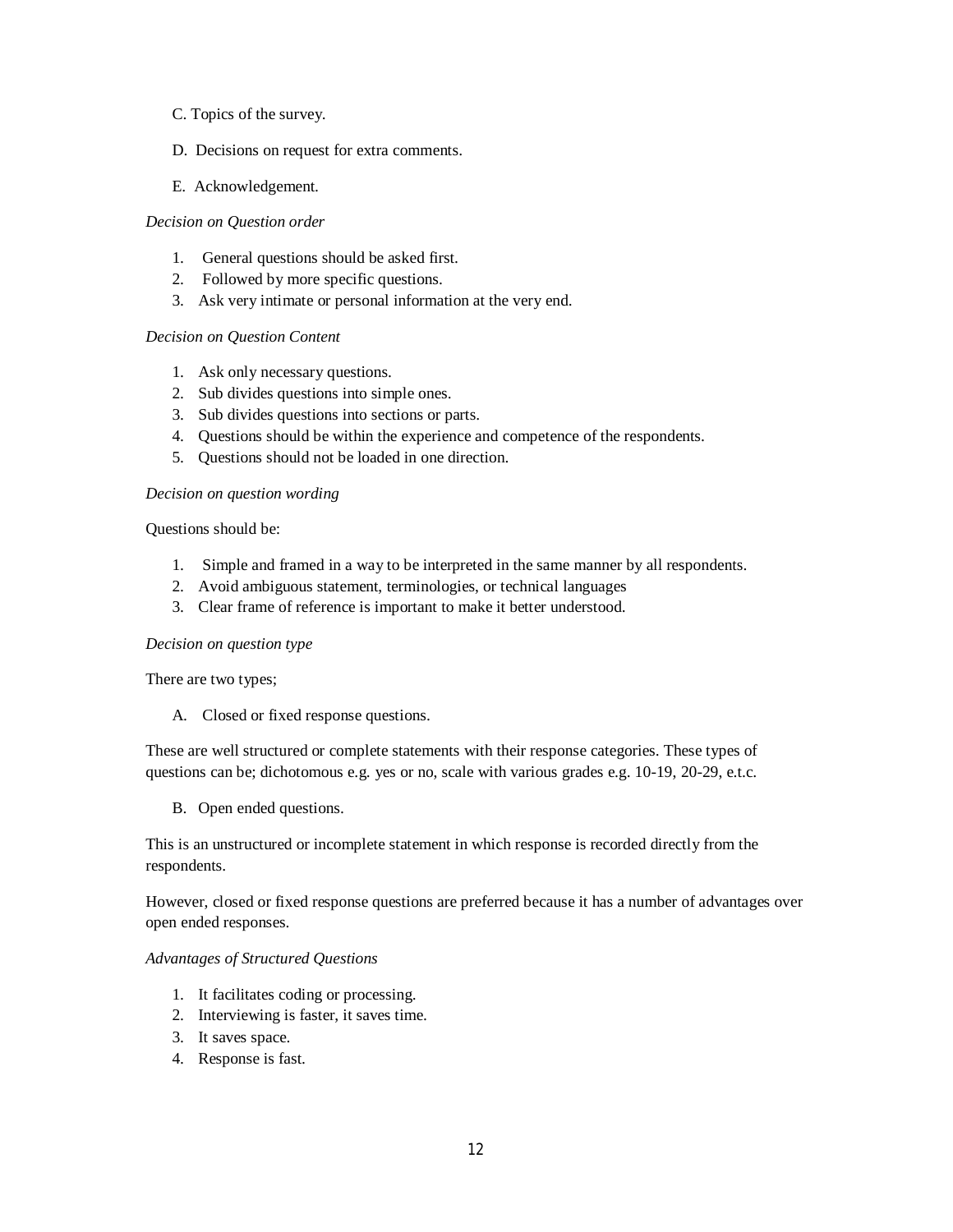#### **INDEX NUMBERS**

 An index number which is always expressed in terms of a base of 100, is statistical devise used to measure changes in price, quantity or value of a group of related items over a period of time. In order to bring in the idea of time, the following standard convention is used

 $P_0$ ,  $Q_0$ ,  $V_0$  for price, quantity, or value at base time point

 $P_n$ ,  $Q_n$ ,  $V_n$  for price, quantity or value at some other time point

In selecting the base period for a particular index, two rules should be observed:

- a. The period selected should as much as possible be one of economic normalcy or stabilityrelative stability.
- b. The base period should be recent so that comparisons will not be unduly affected by changing technology, product, quantity, e.t.c. – recent period.

## **CONSTRUCTION/TYPES OF PRICE INDICES**

#### *INDEX RELATIVES OR SIMPLE INDEX NUMBER*

 An index relative is the name given to an index number which measures the changes in a distinct commodity i.e.

 $Ip = Pn/Po x 100, Iq = qn/qo x 100$ 

#### EXAMPLE

 The prices and quantities of some household items sold by a supermarket over two years are as follows;

|         | 2007  |          | 2008  |          |
|---------|-------|----------|-------|----------|
| Item    | Price | quantity | Price | quantity |
|         |       |          |       |          |
| Milk    | 250   | 500      | 300   | 450      |
| Soap    | 1000  | 1000     | 1500  | 800      |
| Matches | 400   | 600      | 500   | 630      |

Determine the price and quantity relatives for these items for the period of 2008 (2007=100)

 $Milk = > Ip = Ph/Po = 300/250 \times 100 = 120$ 

Soap  $\Rightarrow$  Ip = 1500/1000 x 100 = 150

Matches  $\Rightarrow$  Ip = 500/400 x 100 = 125

 $Milk \Rightarrow Iq = 450/500 \times 100 = 90$ 

Matches =  $360/600 \times 100 = 105$ 

Soap  $\Rightarrow$  Iq = 800/1000 x 100 = 80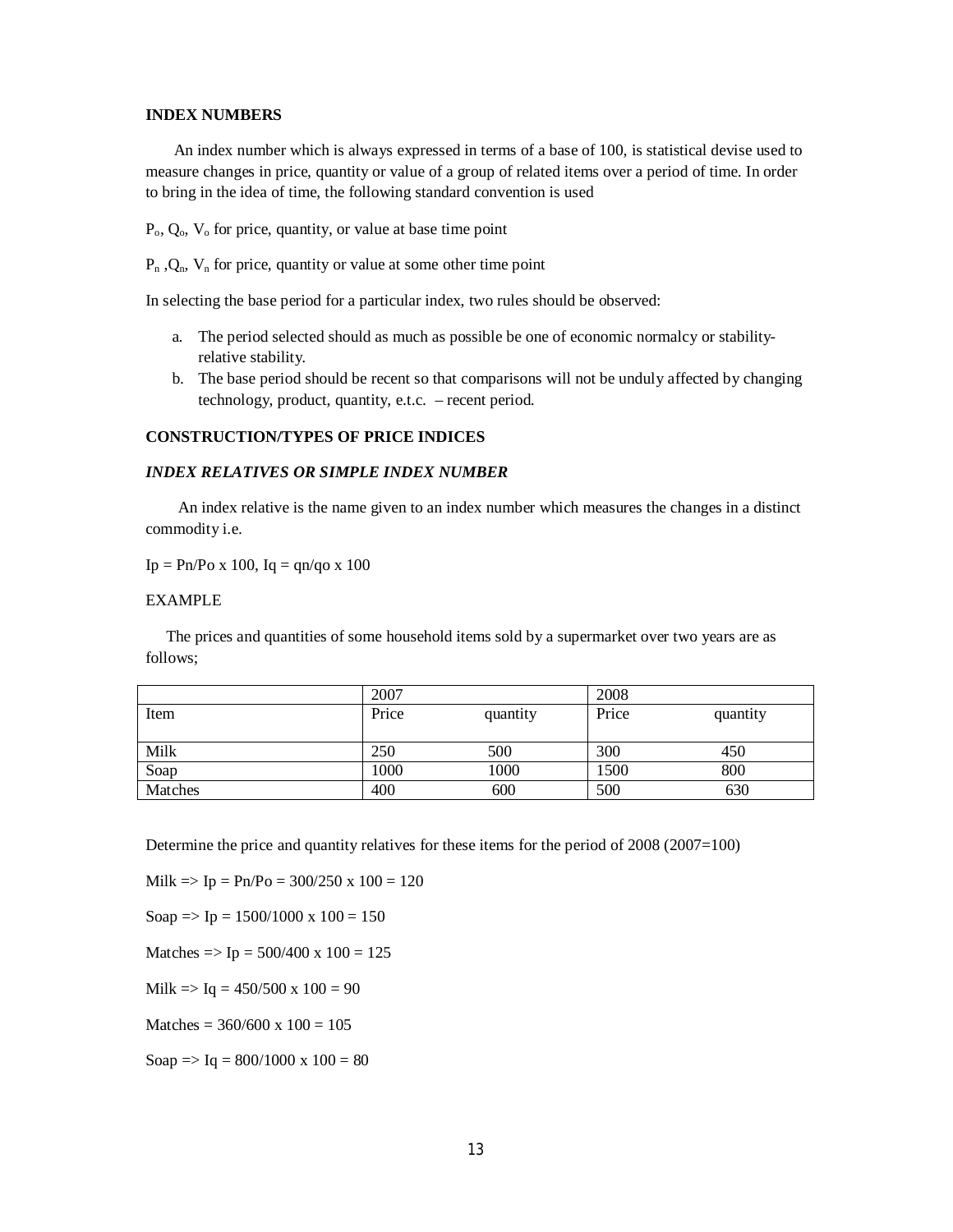#### *TIME SERIES OF RELATIVES*

It is usually necessary to see how the values of an index relative change over time. Given the values of some commodity over time, there are two distinct ways in which relatives can be calculated:

- a. **Fixed - base relatives** these are found by calculating relatives for each value of time series based on the same fixed time point
- b. **Chain – base relatives** these are found by calculating relatives for each value of a time series based on the immediately preceding time point.

## EXAMPLE

Given the prices of a commodity for six years, calculate fixed based and chain based indices.  $(2002=100)$ 

| Year | Prices |
|------|--------|
| 2002 | 4563   |
| 2003 | 4245   |
| 2004 | 4841   |
| 2005 | 4644   |
| 2006 | 4290   |
| 2007 | 5166   |
|      |        |

a. Fixed - base  $(2002 = 100)$ 

 $2003 \Rightarrow 4245/4563 \times 100 = 93.0$ 

 $2004 \Rightarrow 4841/4563 \times 100 = 106.1$ 

 $2005 \Rightarrow 4644/4563 \times 100 = 101.8$ 

 $2006 \Rightarrow 5290/4563 \times 100 = 109.3$ 

 $2007 \Rightarrow 5166/4563 \times 100 = 106.7$ 

b. Chain-base

 $2003 \Rightarrow 4245/4563 \times 100 = 93.0$  $2004 \Rightarrow 4841/4245 \times 100 = 114.0$  $2005 \Rightarrow 4644/4841 \times 100 = 95.9$  $2006 \Rightarrow 5290/4644 \times 100 = 113.9$  $2007 \Rightarrow 5166/5290 \times 100 = 97.7$ 

## *C0MPOSITE INDICES*

 A composite index number is an index number which is obtained by combining the information from a set of economic commodities of like kind. Such a composite index number normally requires that each component be weighted. Composite indices are of two types namely weighted and un weighted indices.

## **a. Un weighted index numbers**

- (i) Simple aggregate index
- (ii) Mean of price relatives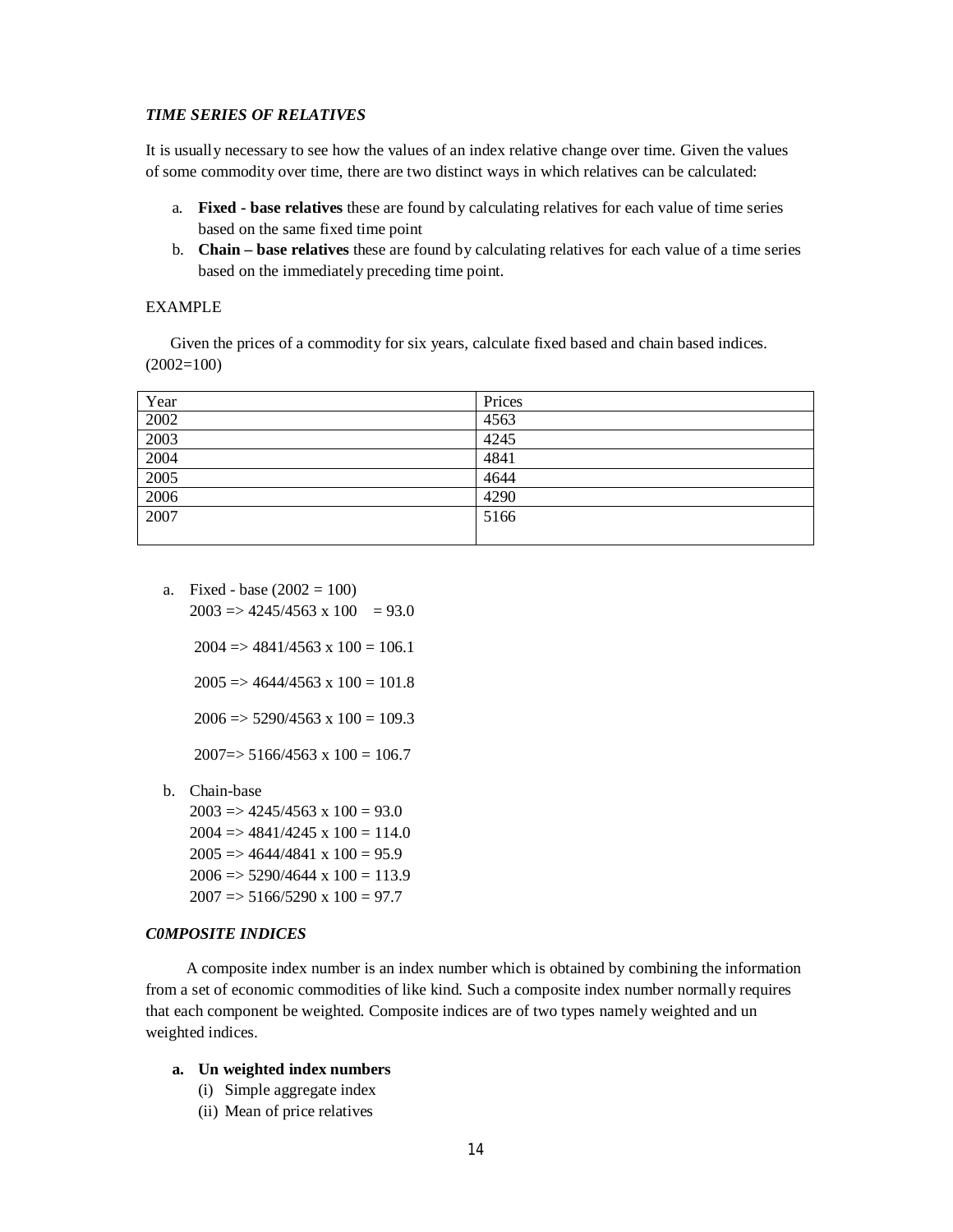#### *Simple Aggregate Index*

 $SAI = \sum Pn / \sum PoX 100$  for prices

| Year | A    |      |                | <b>TOTAL</b> |
|------|------|------|----------------|--------------|
| 2000 | 11.4 | 18.5 | -<br>.         | 41.6         |
| 2002 | 14.8 | 19.7 | 15 ገ<br>ے کہ ا | 49.7         |
| 2004 | 16.8 | 18.7 | 14.4           | 50.4         |

If  $2000 = 100$ 

SAI  $2002 = 49.7/41.6 \times 100 = 119.5$ 

SAI  $2004 = 50.4/41.6 \times 100 = 121.2$ 

*Mean of Price Relatives*

 $\Pi = (\sum (Pn/Po) x 100)/k$ 

Where  $k =$  number of items

|         | 2007  |      | 2008  |     |     |
|---------|-------|------|-------|-----|-----|
| Item    | Price | Qty  | Price | Qty | Ip  |
|         |       |      |       |     |     |
| Milk    | 250   | 500  | 300   | 450 | 120 |
| Soap    | 1000  | 1000 | 1500  | 800 | 150 |
| Matches | 400   | 600  | 500   | 630 | 125 |

 $\Pi = 395/3 = 131.66$ 

b. weigh

## **Weighted index numbers**

- (i) weighted average of relatives
- (ii) weighted aggregate index

Variants of weighted aggregate indices are:

- 1. Laspeyres index
- 2. Paasche index
- 3. Fishers ideal index
- 4. Marshal Edgeworth index

#### *Weighted Average of Relatives*

This method involves calculating index relatives for each of the given components , then using the given weights to obtain a weighted average of the relatives. It is computed as;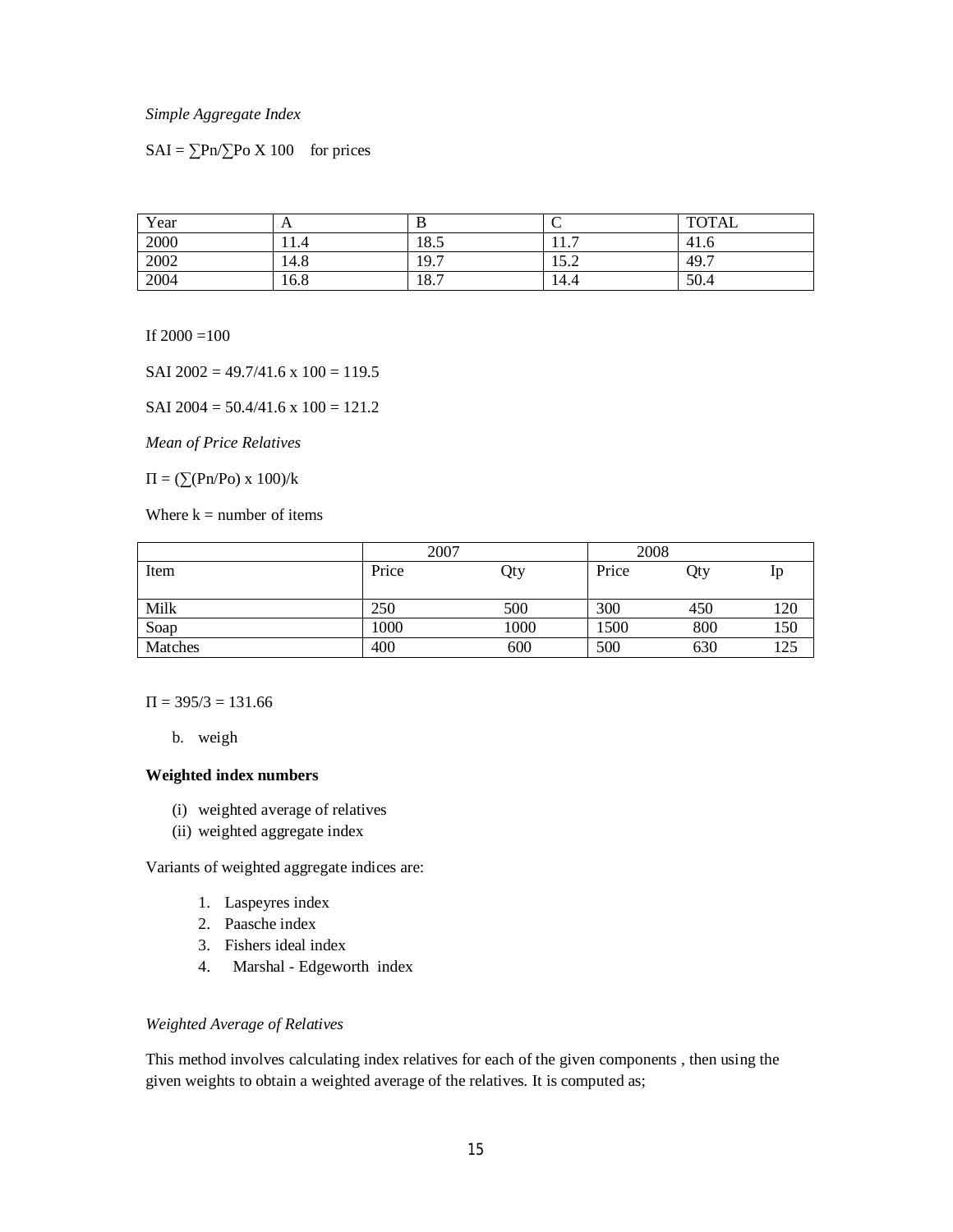|--|--|

$$
\Sigma \mathrm{W}
$$

| Example                  |        |      | Standard     |           |      |
|--------------------------|--------|------|--------------|-----------|------|
| Components               | Prices |      | quantity     |           |      |
| Of<br>mix                | 2007   | 2008 | (W)          | $\rm (I)$ | WI   |
| A                        | 1.50   | 3.00 | 8            | 200       | 1600 |
| B                        | 3.40   | 4.25 | 3            | 125       | 375  |
| $\mathsf{C}$             | 10.40  | 8.84 | $\mathbf{1}$ | 85        | 85   |
| $\overline{\phantom{0}}$ |        |      | 12           |           | 2060 |

Ip,  $A = 3.00 \times 100 = 200$ 

 $B = 4.25 \times 100 = 125$ 

 $C = 8.84$  x  $100 = 85$ 

 $I_{AG}$  = 2060/12 = 171.7

*Weighted Aggregate Index*

This method involves multiplying each component value by its corresponding weight and adding these products to form an aggregate. It is computed as:

 $I_{AG} = \sum W V n \times 100$ 

∑WVo

Example

|             | Prices |      | weight |            |       |
|-------------|--------|------|--------|------------|-------|
| Items       | 2007   | 2008 | W      | <b>WVo</b> | WVn   |
| A           | 1.50   | 3.00 | 8      | 12.00      | 24.00 |
| B           | 3.40   | 4.25 | 3      | 10.20      | 12.75 |
| $\mathbf C$ | 10.40  | 8.84 | 1      | 10.40      | 8.84  |
|             |        |      |        | 32.60      | 45.59 |

 $I_{AG} = 45.59/32.60 \times 100 = 139.8$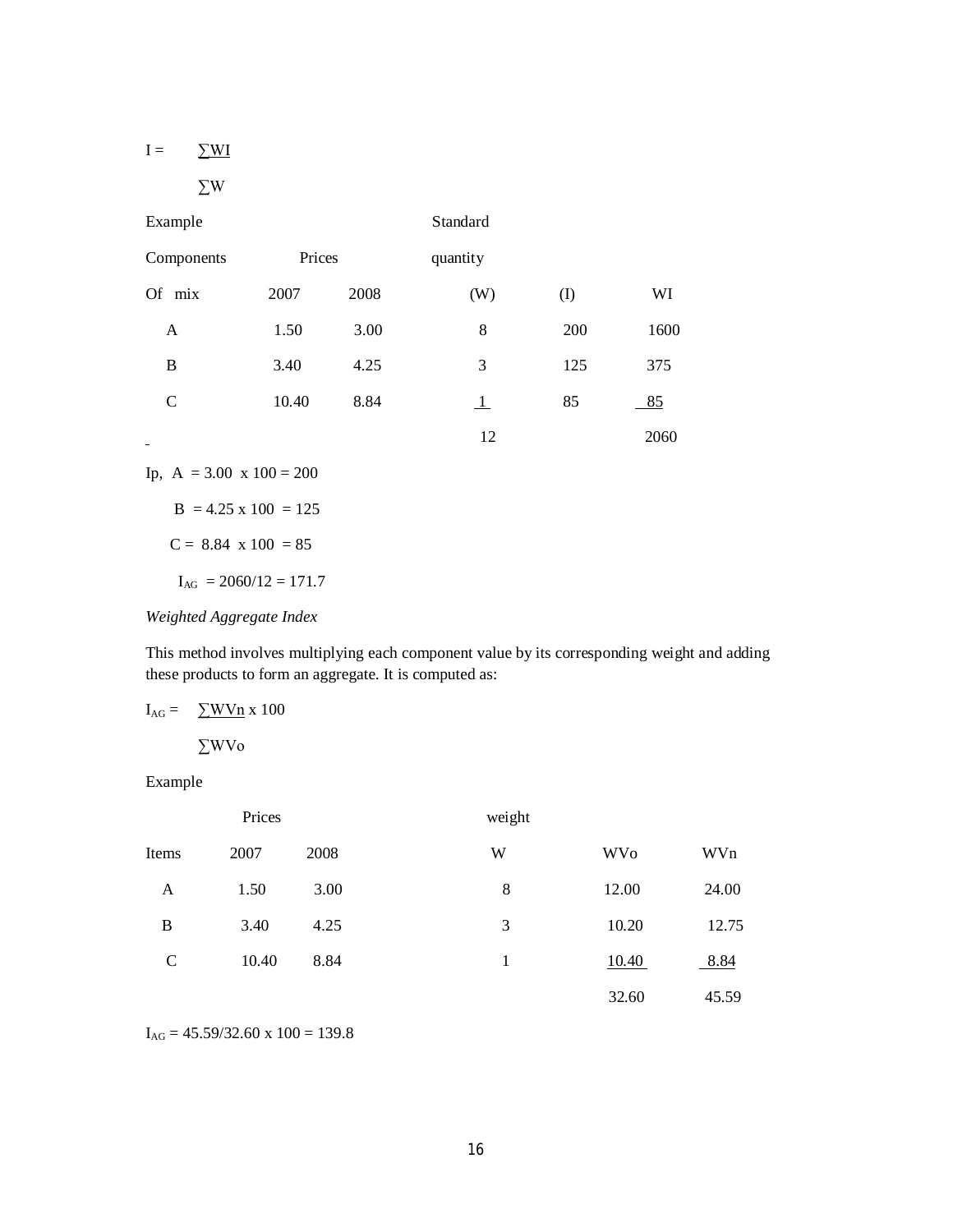## *Laspeyres indices*

A Laspeyres index is a special case of a weighted aggregate index which always uses base time period weights. It is most commonly associated with price and quantity indices. It is computed as follows:

$$
Lp = \sum q_o p_n \ge 100
$$
  

$$
\sum q_o p_o
$$

$$
Lq = \sum \underline{p_o q_n} \; x \; 100
$$

∑qop<sup>o</sup>

## *Paasche indices*

A paasche index is a weighted aggregate index which uses current time period as weights. It is computed as;

$$
Pp = \frac{\sum qnp_n x 100}{\sum qnp_o}
$$

$$
Pq = \sum p n q_n \ge 100
$$

∑pnq<sup>o</sup>

## Example

The following data relate to a set of commodities used in a particular process.

| 2007         |       |      | 2008  |      |  |
|--------------|-------|------|-------|------|--|
| Item         | price | Qty  | price | Qty  |  |
| A            | 36    | 100  | 40    | 95   |  |
| B            | 80    | 12   | 90    | 10   |  |
| $\mathsf{C}$ | 45    | 16   | 41    | 18   |  |
| D            | 5     | 1100 | 6     | 1200 |  |

Calculate Laspeyres and Paasche price indices for 2008.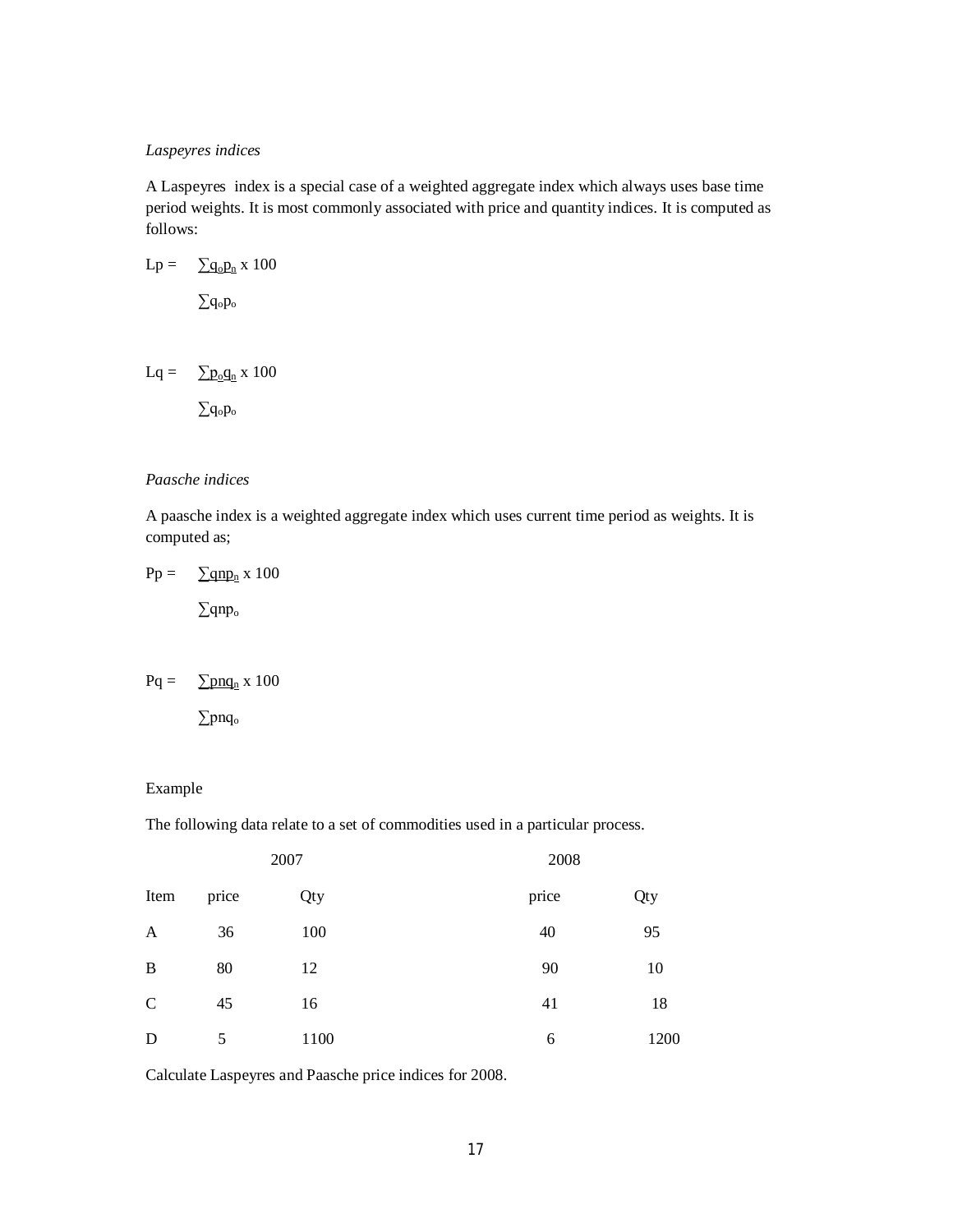|      | Laspeyres |       | Paasche |       |
|------|-----------|-------|---------|-------|
| Item | qopn      | poqo  | qnpn    | qnpo  |
| A    | 4000      | 3600  | 3800    | 3420  |
| B    | 1080      | 960   | 900     | 800   |
| C    | 656       | 720   | 738     | 810   |
| D    | 6600      | 5500  | 7200    | 6000  |
|      | 12336     | 10780 | 12638   | 11030 |

 $Lp = 12336/10780 \times 100 = 114.4$ 

 $Pp = 12638/11030 \times 100 = 114.6$ 

#### *Fisher's ideal index*

This is simply the geometric mean of the Laspeyre's and Paasche's indices. It is defined as follows;

 $Fp = \sqrt{Lp} x Pp$ 

 $Fq = \sqrt{Lq} x Pq$ 

Fisher's ideal index represents a compromise between the Laspeyre's and Paasche indices.

Note that whereas a Laspeyre's index tends to overestimate changes during period of inflation, a Paasche's index tends to under estimate changes. Therefore, as an average between the two, a Fisher's index is expected to more precisely reflect the current position than either of the two.

Example from our last exercise,

 $Fp = \sqrt{114.4 \times 114.6} = 114.5$ 

*Marshal Edgeworth's index*

This is an alternative to the Laspeyre's and Paasche's indices, it uses the arithmetic mean of the quantities or price of the current and base time points as weighting factors. It is computed as follows:

$$
Mp = \sum Pn (qo + qn) \times 100
$$

$$
\sum Po (qo + qn)
$$

 $Mq = \sum Qn (po + pn) x 100$  $\Sigma$ Qo (po + pn)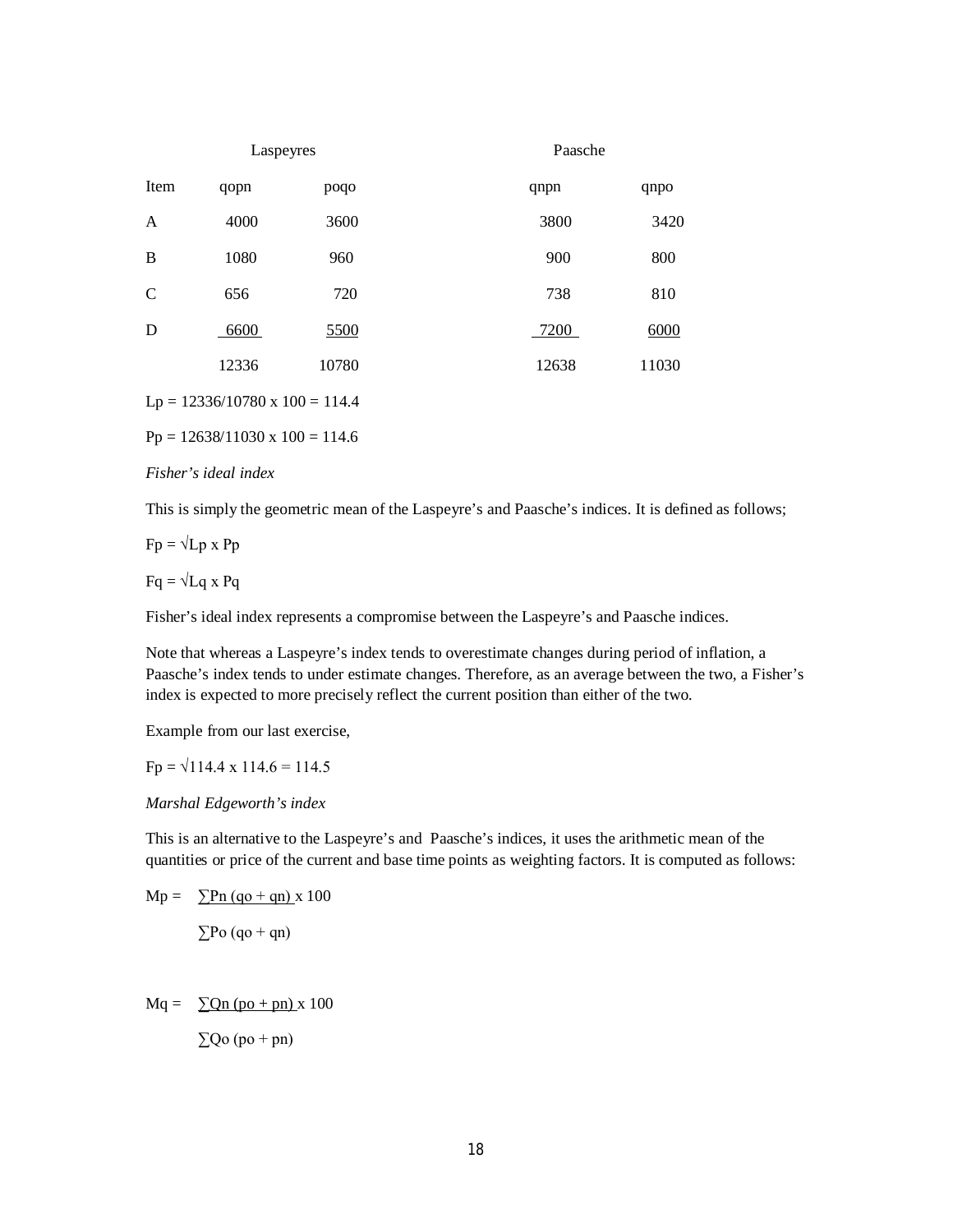## Example

The prices and quantity demmded of commodities A, B, and C in the current and base year are given below  $(1990 = 100)$ .

|              |                | 1990                              |                                                         |                | 2000           |            |
|--------------|----------------|-----------------------------------|---------------------------------------------------------|----------------|----------------|------------|
| Commodity    |                | price                             | qty                                                     |                | price          | qty        |
| A            |                | $\overline{4}$                    | 50                                                      |                | 10             | 40         |
| B            |                | 3                                 | 10                                                      |                | 9              | $\sqrt{2}$ |
| $\mathbf C$  |                | $\sqrt{2}$                        | 5                                                       |                | 4              | $\sqrt{2}$ |
|              |                |                                   | Construct Marshal Edgeworth price and quantity indices. |                |                |            |
| Item         | pn             |                                   | $qo + qn$ pn $(qo + qn)$ po                             |                | po (qo+qn)     |            |
| $\mathbf{A}$ | 10             | 90                                | 900                                                     | $\overline{4}$ | 360            |            |
| B            | 9              | 12                                | 108                                                     | 3              | 36             |            |
| $\mathsf{C}$ | $\overline{4}$ | $\boldsymbol{7}$                  | 28                                                      | $\sqrt{2}$     | 14             |            |
|              |                |                                   | 1036                                                    |                | 410            |            |
|              |                | $Mp = 1036/410 \times 100 = 252.$ |                                                         |                |                |            |
| Item         | qn             | $po + pn$                         | $qn (po + pn)$                                          | qo             | $qo (po + pn)$ |            |
| A            | 40             | 14                                | 560                                                     | 50             | 700            |            |
| B            | $\sqrt{2}$     | 12                                | 24                                                      | 10             | 120            |            |
| $\mathsf{C}$ | $\sqrt{2}$     | $\sqrt{6}$                        | 12                                                      | 5              | $\frac{30}{2}$ |            |
|              |                |                                   | 596                                                     |                | 850            |            |

 $Mq = 596/850 \times 100 = 70.1$ 

*Uses of index numbers*

1. To show relative changes in an economic variable e.g prices, costs, income, wages, e.t.c. over

time.

- 2. To reflect general economic condition e.g. cost of living, standard of living ,e.t.c.
- 3. It provides useful inputs for planning, budgeting and making economic forecasts.
- 4. Trade unions often use price indices to support negotiation for better wage.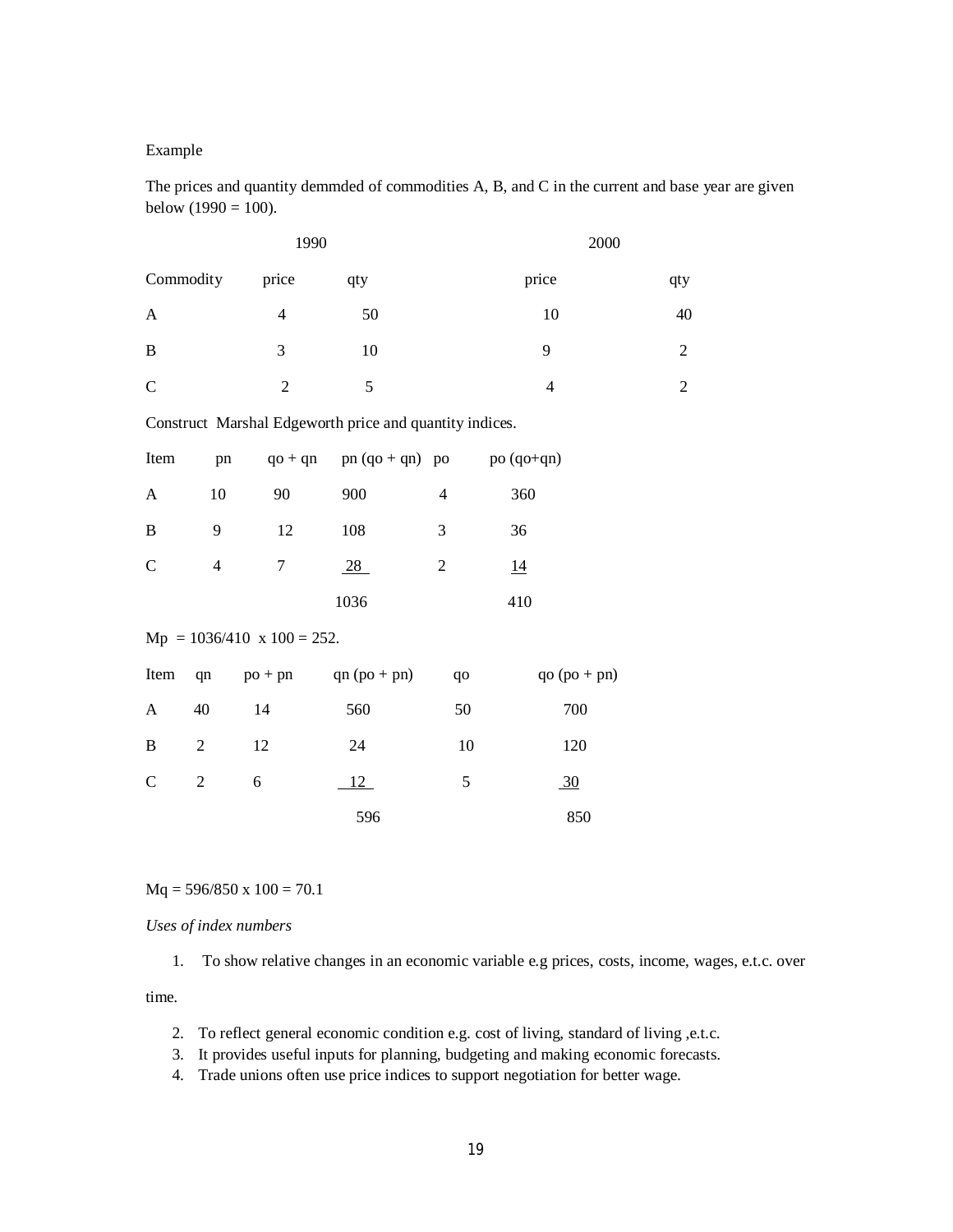- 5. It is useful for comparing performance, economic conditions, productivity e.t.c. overtime and among towns, industries, cities, countries, e.t.c.
- 6. Governments use various types of indices as input when formulating economic policies.

## *Limitations to the use of indices*

- 1. They indicate general (aggregate) rather than specific changes.
- 2. They may be misinterpreted i.e CPI in Nigeria may not show differences in cost of living of rural/urban dwellers.
- 3. The weighting factor may become out of date.
- 4. Where sampling is involved in the collection of the required data, they may not be accurate.
- 5. Organisations entrusted with the publication of certain indices may not be reliable i.e NBS & CBN usual conflict on inflation rate.

## *Problems of index number construction*

- 1. Different indices may have to be constructed for different purposes as an index that is useful for one purpose may not be appropriate for another.
- 2. The required data may not be available or they may be very expensive to collect.
- 3. There may be difficulty choosing items to be included in an index e.g CPI
- 4. There is problem of choosing appropriate weighting factor.
- 5. The choice of the base period may be arbitrary.

## *Real Vs Nominal changes in value*

One important use of index number is for deflating monetary values of important economic variables such as wages, national income, export, import, e.t.c. in such a way as to enable us show real changes as against nominal changes in values assumed over time.

The formular for determing the real value at a given base period prices is follows:

 $RVn.o = NVn x Io/ In$ 

Rvn = current time's real value at base periods prices.

 $Nvn =$  current time point nominal value

Io = base period's price index

 $In = current time points price index$ 

## Example

The table shows the average monthly wages received by registered nurse in a west African country and the consumer price index  $(1980 = 100)$ :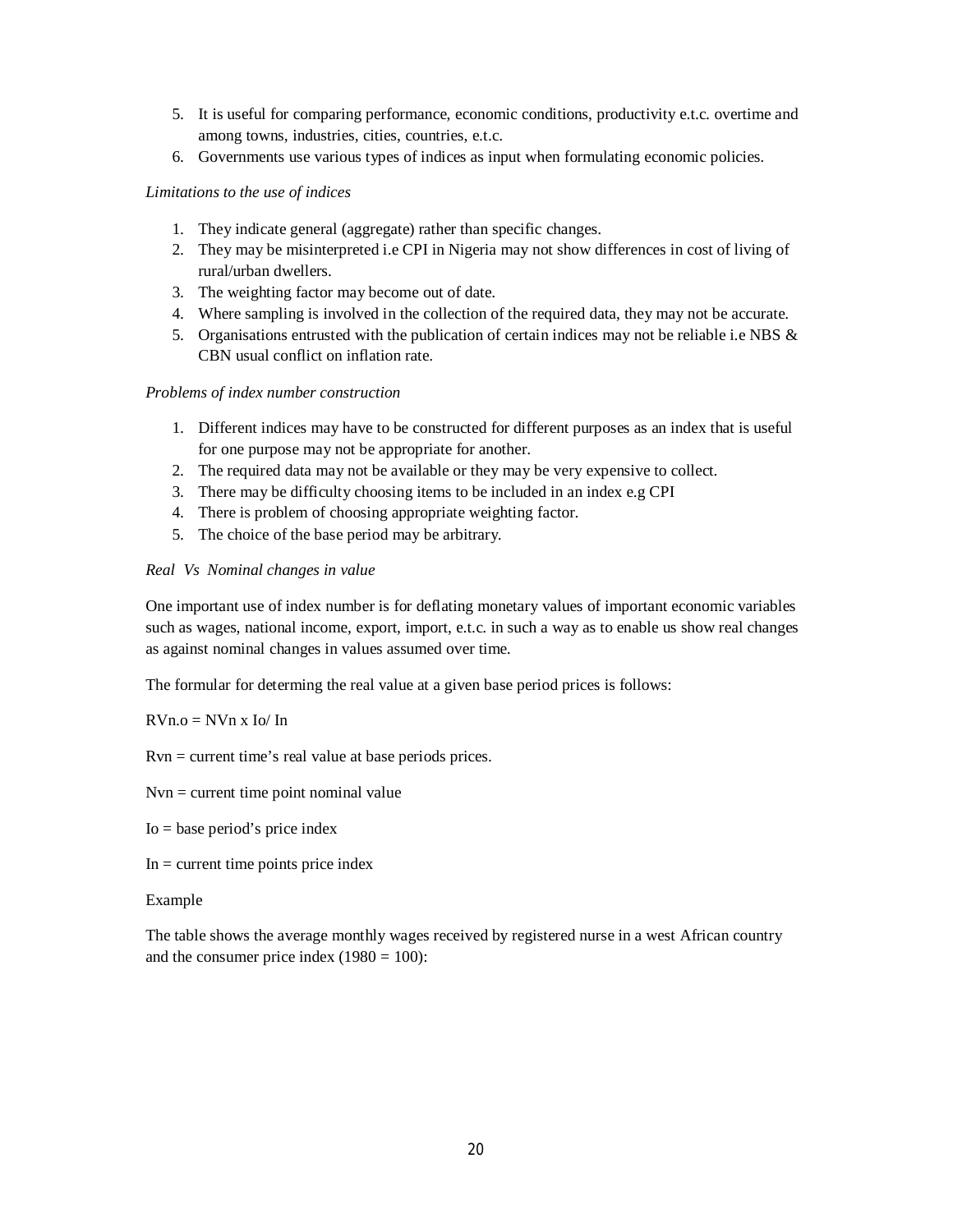|  | ١ |
|--|---|
|--|---|

| Year | $^{(+)}$ | <b>CPI</b> |
|------|----------|------------|
| 1980 | 1100     | 100.0      |
| 1985 | 3900     | 103        |
| 1990 | 7500     | 122        |
| 1995 | 18000    | 125        |
| 2000 | 32000    | 130        |
| 2005 | 65,000   | 136        |
| 2008 | 80,000   | 131        |
|      |          |            |

Determine the real wages in 2000, 2005 and 2008.

Rv  $2000 = 32,000 \times 100/130 = 24,615.4$ 

 $Rv 2005 = 65,000 \times 100/136 = 47,794.1$ 

 $Rv 2008 = 80000 \times 100/131 = 61,068.7$ 

## Exercises

1. The table below shows the average prices and quantities of some household commodities demanded daily in a town for 2006 and 2008:

|               | Prices |      | quantities |      |
|---------------|--------|------|------------|------|
| Commodity     | 2006   | 2008 | 2006       | 2008 |
| Rice (kg)     | 50     | 60   | 800        | 700  |
| Yam (1tubar)  | 30     | 32   | 600        | 630  |
| Gari (1kg)    | 25     | 30   | 1000       | 1200 |
| Beans $(1kg)$ | 60     | 80   | 600        | 400  |

Determine (2006 =100).

- (a) The simple aggregate index for 2008
- (b) Mean of price relatives for 2008
- (c) Weighted average of price relatives for 2008
- (d) Laspeyres andPaasche's price indices for 2008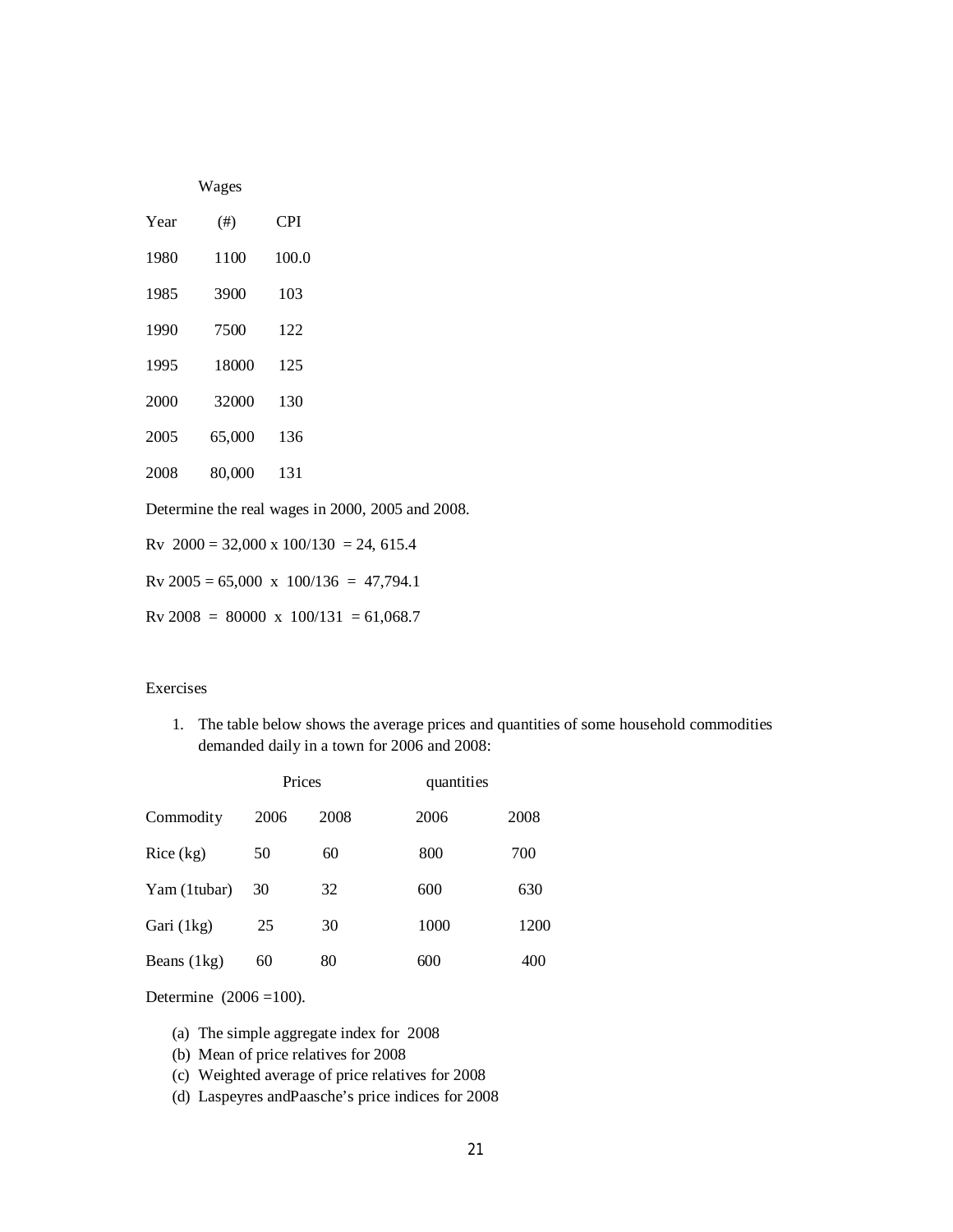- (e) Marshal Edgeworth's quantity inder for 2008.
- 2. The table below shows Nigeria GDP (in #b) at current factor cost and price indices (1985=100) between 1980 and 1989.

| Year | GDP   | Index |
|------|-------|-------|
| 1981 | 50.5  | 51.2  |
| 1982 | 51.6  | 55.1  |
| 1983 | 56.8  | 67.9  |
| 1984 | 63.0  | 94.8  |
| 1985 | 71.4  | 100   |
| 1986 | 72.1  | 105.4 |
| 1987 | 106.9 | 116.1 |
| 1988 | 142.7 | 181.2 |
| 1989 | 222.5 | 272.7 |

Determine the real GDP at 1985 constant factor cost.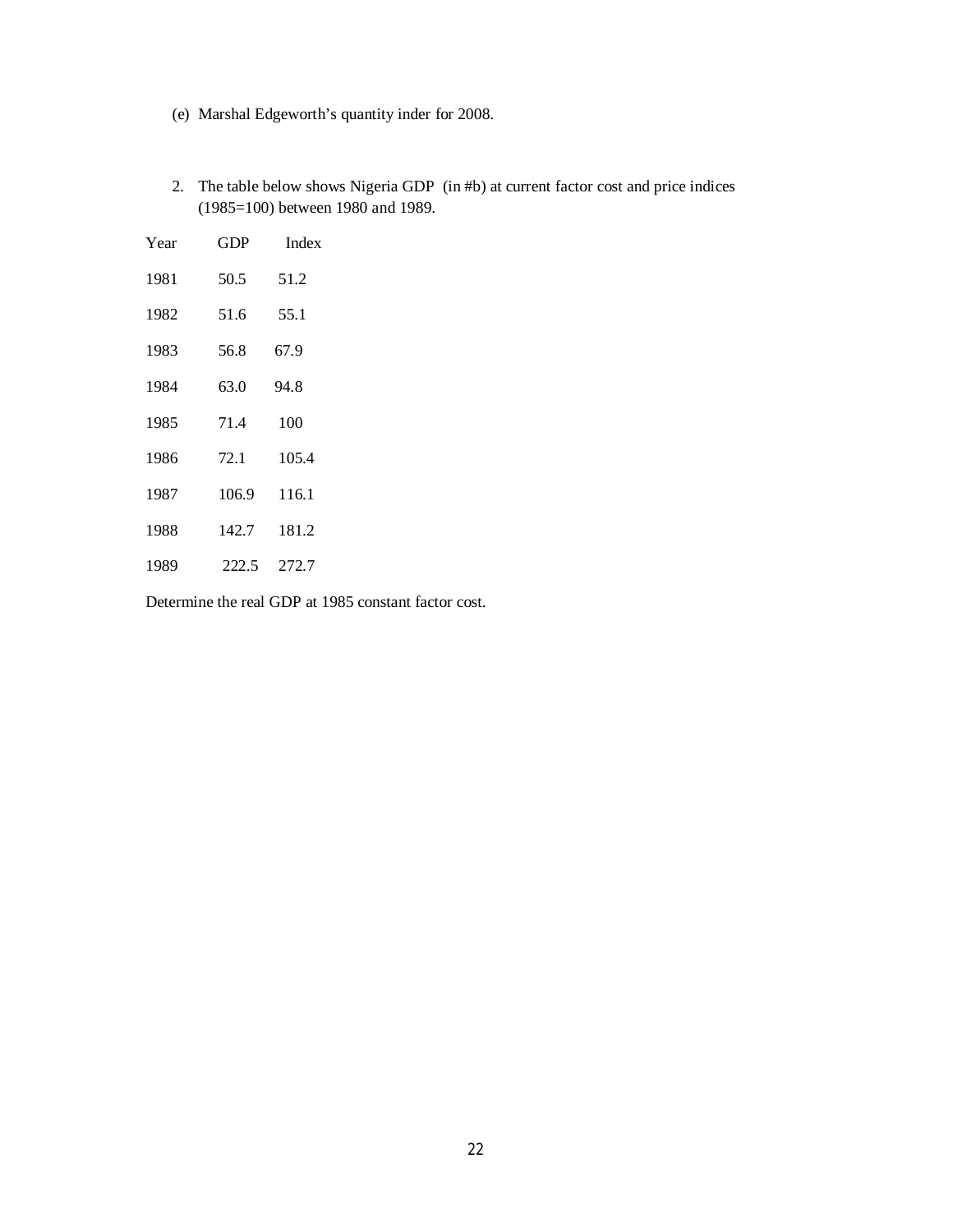## **TIME SERIES ANALYSIS**

Statistical data which are collected at regular intervals over a period of time are called Time Series Data. Common example include annual population figures, annual rainfall, weekly sales figures, monthly production figures, e.t.c. each of which were recorded over a number such period.

Time series are studied with a view to detect the pattern of changes in the value of the variable of interest over time. Such knowledge is useful in predicting the likely future occurrence, and for planning and budgeting.

#### *Components of Time series*

These refer to the various types of movement or variation that may be observed in a time series data. They are:

- A Secular or long Term Trend
- B Seasonal variation
- C Cyclical variation or movement.

D Irregular or erratic variation.

## *Long Term Trend*

This refers to the smooth or regular movement of the series over a fairly long period of time.

Generally, three types of trend may be observed in a time series;

(a) Upward Trend characterised by a general increase in the values of the series over time.

(b) Downward Trend characterised by a general decline in the values of the series over time.

(c) Constant Trend in this case, despite periodic fluctuations in the value of the time series, the overall or average figure trends to be constant.

#### *Seasonal variation*

This describes any kind of movement or variation which is of periodic nature, and for which the period does not extend beyond a year. It consists of regular repeating pattern.

## Cyclical variation

This refers to a recurrent up and down movement, or long term oscillation, in a statistical data from some sort of statistical trend or normal.

## Irregular variation

It refers to variations which are completely unpredictable or are caused by such isolated special occurrence as good or bad news, bank failure, election, war, flood e.t.c.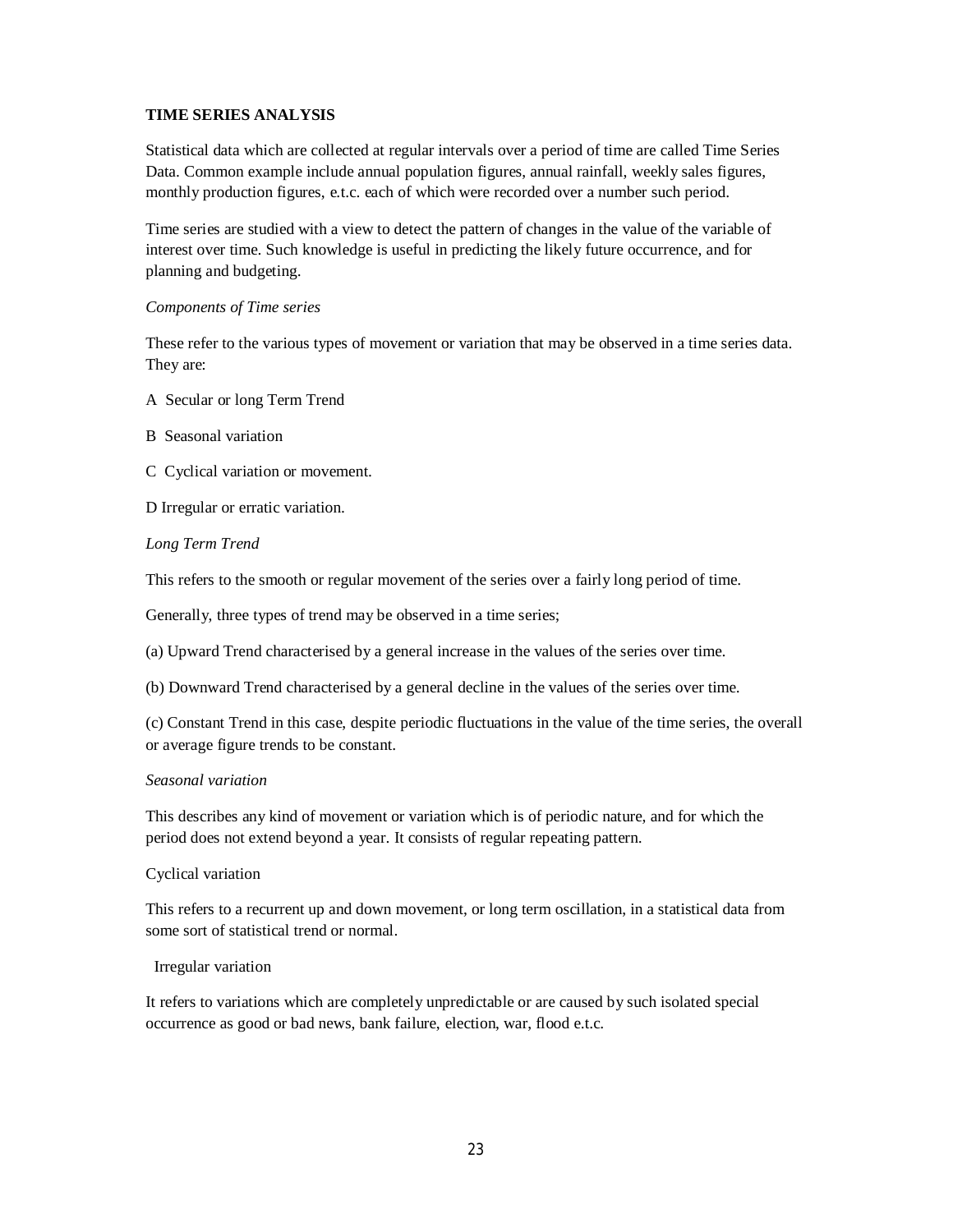#### *Models of a Time series*

Two model are appropriate for associating the components of a time series.

A Addictive model i.e.  $Y = t + s + c + i$ 

B Multiplicative Model i.e.  $Y = t$ sci

In both cases

 $Y =$  observed data.

- $T =$  trend values
- S =seasonal variation
- $C =$  cyclical variation

 $I = irregular variation$ 

Estimation of components

#### *Long Term Trend*

Given a time series data, there are four methods that may be used to determine the general trend in its long term movement. They are:

A Freehand method

B Method of semi averages

C Method of moving averages

D Least squares method

#### *Least squares method*

This is similar to the least squares regression techniques. The dependent variable in the case of time series analysis is the value of the series (Vt), while the period of time (t) is the explanatory or independent variable. The least square trend equation is written as;

 $Vt = a + bt$ 

where  $b = \sum Vt/\sum t^2$ , and  $a = \sum v/N$ 

The trend values for each period are estimated using the trend equation

 $Vt = a + bt.$ 

Example

The table below shows the profit made by a company between 2001 and 2009

| Year                                                     |  | 2001 2002 2003 2004 2005 2006 2007 2008 2009 |  |  |  |
|----------------------------------------------------------|--|----------------------------------------------|--|--|--|
| Profit (#m) 10.0 12.7 12.4 11.9 12.5 13.0 14.9 16.5 18.7 |  |                                              |  |  |  |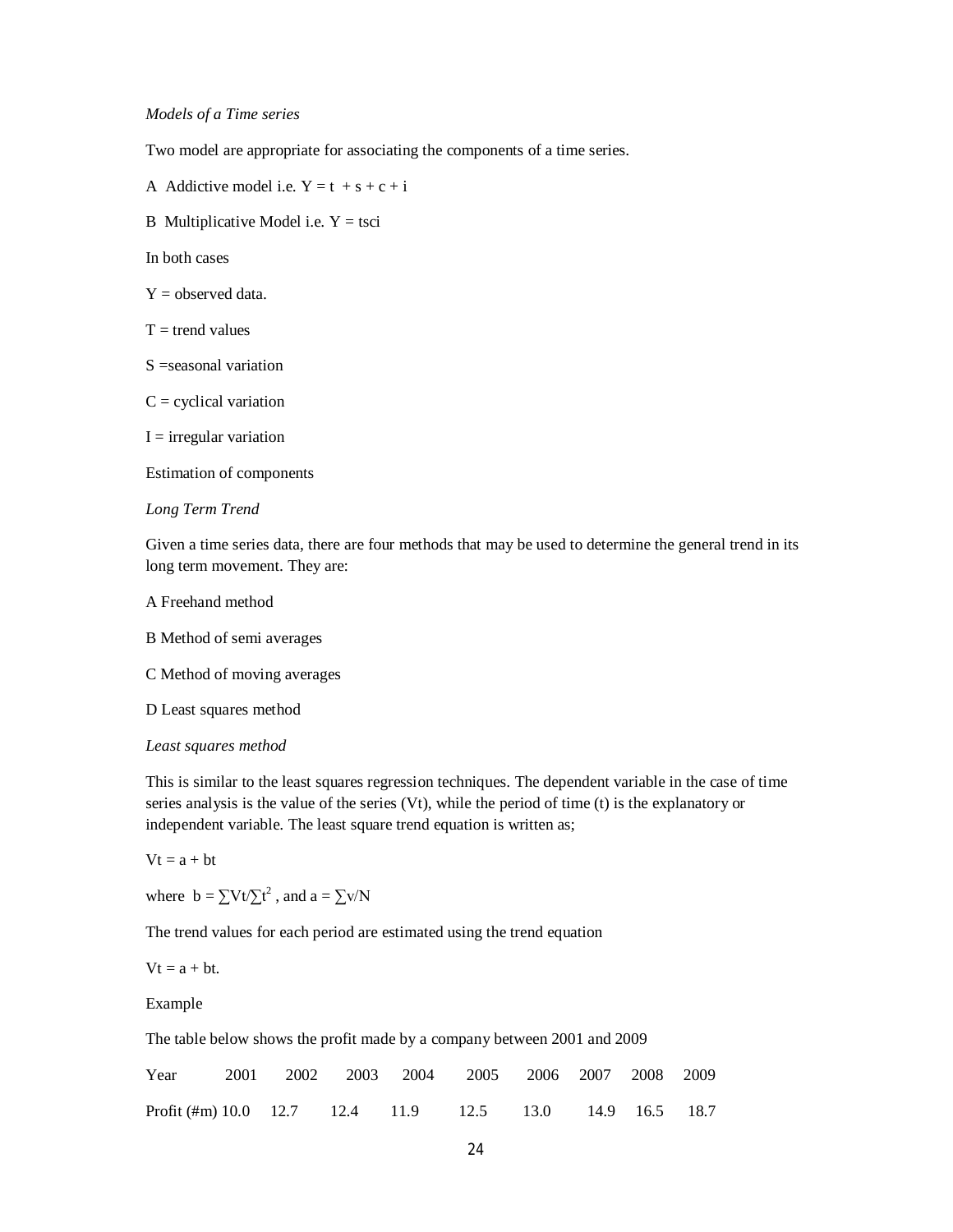Using the least square method, obtain the trend values. Estimate profit for 2010.

| Year | V     | t              | v.t            | t2               | trend value |
|------|-------|----------------|----------------|------------------|-------------|
| 2001 | 10.0  | $-4$           | $-4.0$         | 16               | 10.13       |
| 2002 | 12.7  | $-3$           | $-38.7$        | 9                | 11.00       |
| 2003 | 12.4  | $-2$           | $-24.8$        | $\overline{4}$   | 11.88       |
| 2004 | 11.9  | $-1$           | 11.9           | $\mathbf{1}$     | 12.75       |
| 2005 | 12.5  | $\Omega$       | $\overline{0}$ | $\boldsymbol{0}$ | 13.62       |
| 2006 | 13.0  | $\mathbf{1}$   | 13             | $\mathbf{1}$     | 14.49       |
| 2007 | 14.9  | $\overline{2}$ | 29.8           | 4                | 15.36       |
| 2008 | 16.5  | 3              | 49.5           | 9                | 16.24       |
| 2009 | 18.7  | 4              | 74.8           | $\underline{16}$ | 17.11       |
|      | 122.6 |                | 52.8           | 60               |             |

#### *Method of Moving Average*

This method involves obtaining a new series of k - period's moving averages. If a set of n values of a time series is arranged chronologically as V1, V2, V3, ... Vn, and we obtain a set of averages.

 $Y1=V1 + V2 + ... Yk/K$ 

 $Y2 = V2 + V3 + ...$  Vk + Yk + 1/K

 $Y3 = V3 + V4 + ... + Vk + Yk + 1 + Vk + 2/K$ 

These averages are called k- point moving averages. The k - point is to show that k observation are used in the averages. The averages are moving because they are the averages of successive k observations.

Example The turnover of a business conglomerate in #m between 1983 and 1996 are given below

| Year | Amount | year | Amount |
|------|--------|------|--------|
| 1983 | 23489  | 1990 | 52883  |
| 1984 | 25276  | 1991 | 55016  |
| 1985 | 30827  | 1992 | 56998  |
| 1986 | 36375  | 1993 | 64287  |
| 1987 | 45635  | 1994 | 74012  |
| 1988 | 47648  | 1995 | 83485  |
| 1989 | 51678  | 1996 | 89658  |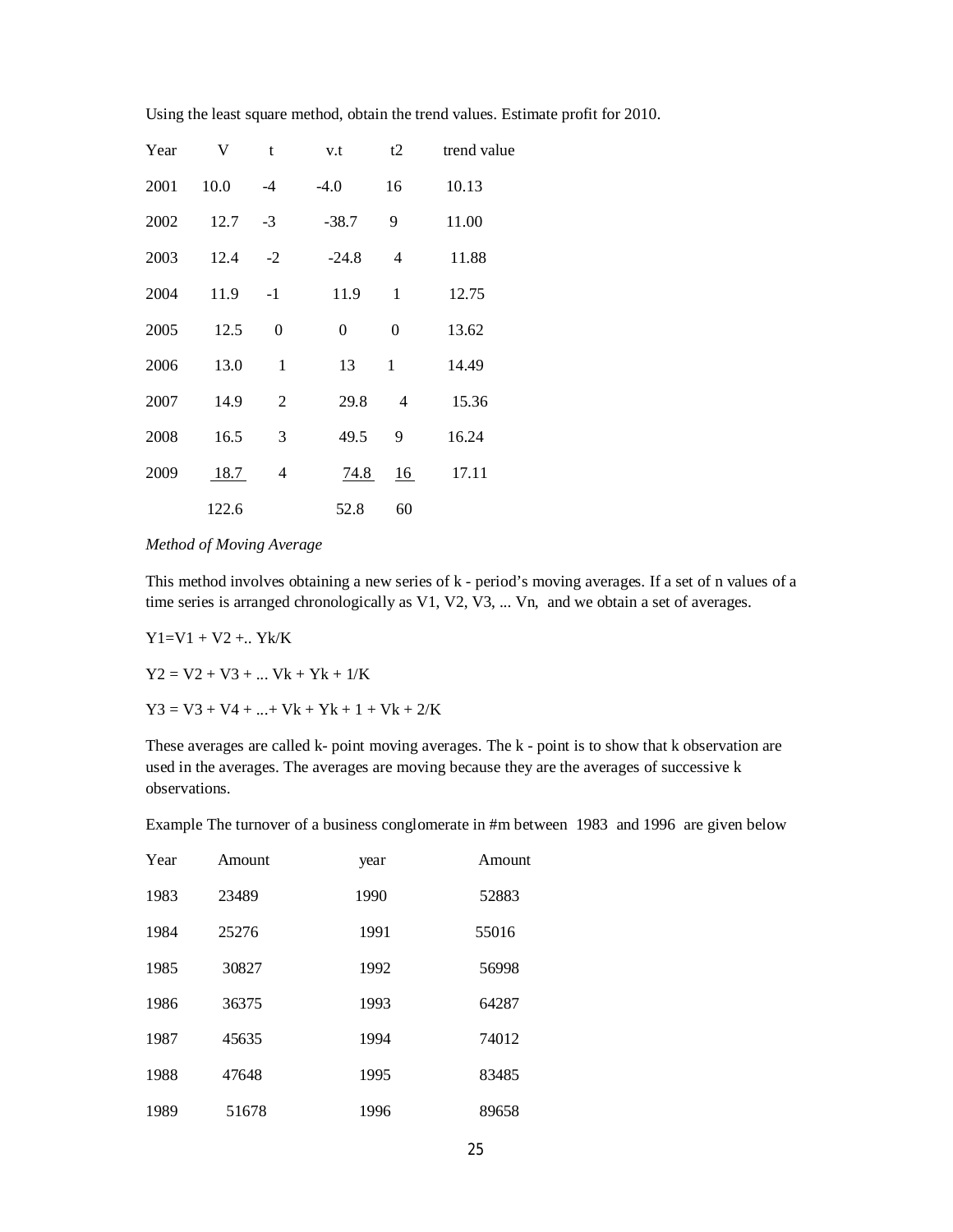Obtain 3 - year moving averages.

Solution

A calculate 3 – year moving total

B calculate 3 - year moving average

| Year | Amount | Moving total | moving average |
|------|--------|--------------|----------------|
| 1983 | 23489  |              |                |
| 1984 | 25276  | 79592        | 26530.7        |
| 1985 | 30827  | 92478        | 30826          |
| 1986 | 36375  | 112837       | 37612.3        |
| 1987 | 45635  | 129658       | 43219.3        |
| 1988 | 47648  | 144961       | 483203.3       |
| 1989 | 51678  | 152209       | 50736.3        |
| 1990 | 52883  | 159577       | 53192.3        |
| 1991 | 55016  | 164897       | 54965.7        |
| 1992 | 56998  | 176301       | 58767          |
| 1993 | 64287  | 195297       | 65099          |
| 1994 | 74012  | 221784       | 73928          |
| 1995 | 83485  | 247155       | 82385          |
| 1996 | 89658  |              |                |

If for practical purposes, an even numbered period has to be used, as it applies to 12 - month moving averages, 4 – quarter moving averages, e.t.c, than we make the trend value to correspond to true median period by calculating what is called centred moving averages. The moving averages are central by summing up values of two adjacent moving totals, and dividing the resulting values by 2k, (where k is the number of periods in each moving totals).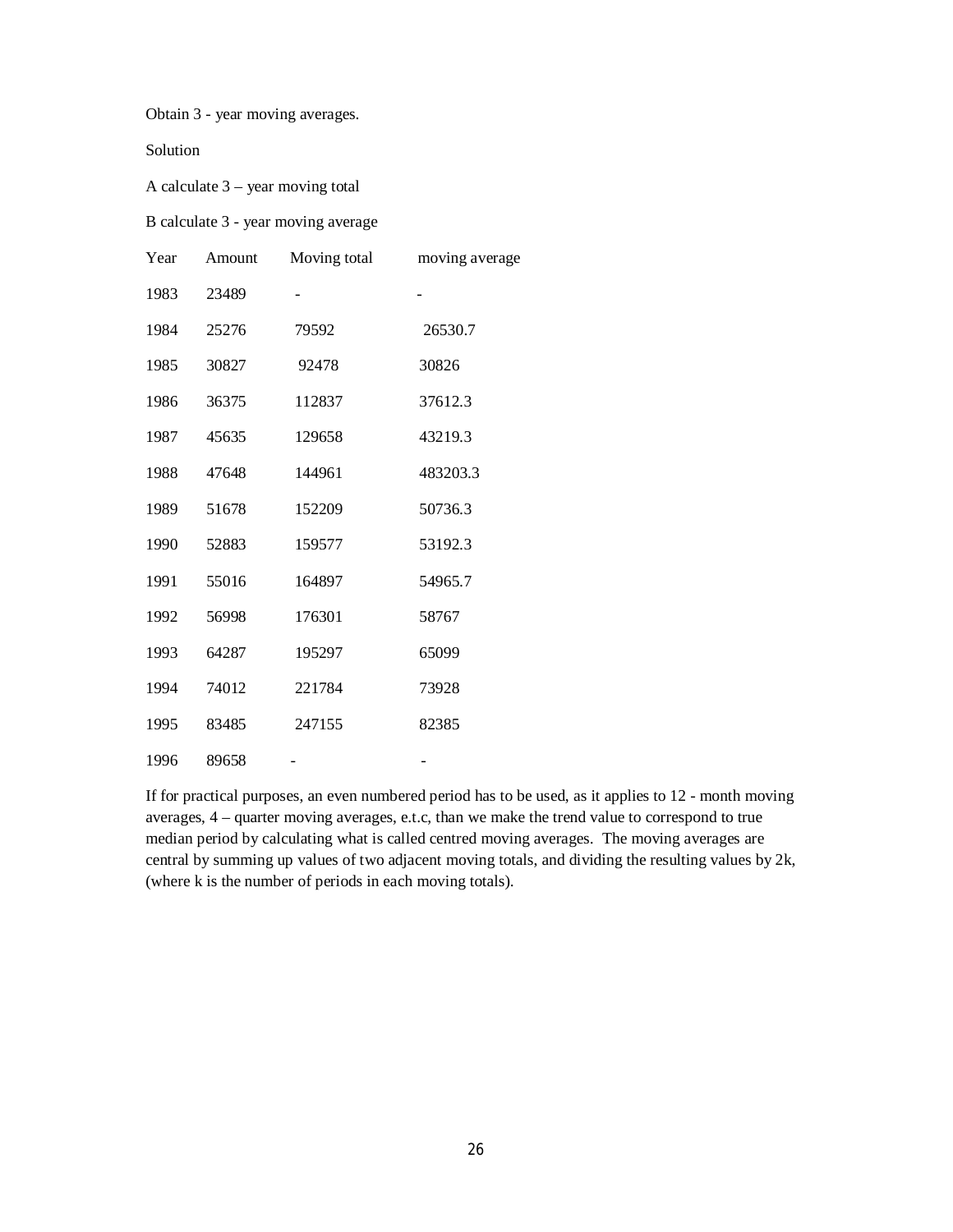Example

The consumer price indices for food between 1994 and 1996 are given on quarterly base in the table below:

|  | Year Q1 Q2 Q3 Q4     |  |
|--|----------------------|--|
|  | 1994 119 127 127 116 |  |
|  | 1995 123 142 133 127 |  |
|  | 1996 146 185 181 161 |  |

Using yearly (i.e. 4 – quarterly centred) moving averages, obtain the trend in the food price index.

Solution

A 4 – quarter moving total i.e.  $11+127+127+116=489$ 

$$
127 + 127 + 116 + 123493
$$

B centred moving total  $= 489 + 493 = 982$ 

 $493 + 508 = 1001$ 

C centred moving average =  $982/2(4) = 122.75$ 

|      | Year/ Quater   | price index | 4 - Qtr moving | centred moving | centred moving |
|------|----------------|-------------|----------------|----------------|----------------|
|      |                |             |                | total          | average        |
| 1994 | Q1             | 119         |                |                |                |
|      | $\overline{2}$ | 127         |                |                |                |
|      |                |             | 489            |                |                |
|      | 3              | 127         |                | 982            | 123            |
|      |                |             | 493            |                |                |
|      | $\overline{4}$ | 116         |                | $1001\,$       | 125            |
|      |                |             | 508            |                |                |
| 1995 | Q1             | 123         |                | 1022           | 128            |
|      |                |             | 514            |                |                |
|      | $\overline{c}$ | 142         |                | 1039           | 130            |
|      |                |             | 525            |                |                |
|      | 3              | 133         |                | 1073           | 134            |
|      |                |             |                |                |                |

548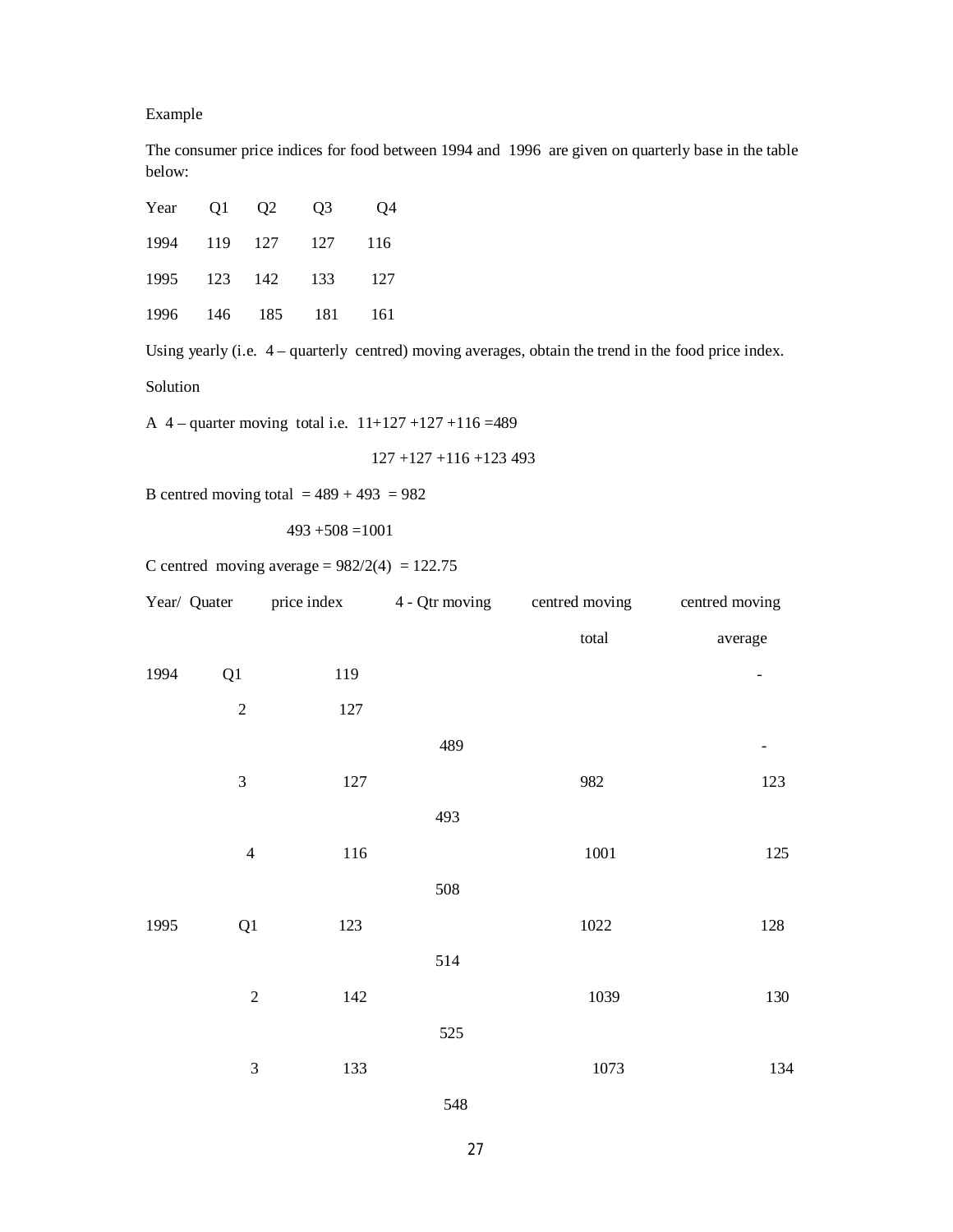|      | $\overline{4}$ | 127 |     | 1139 | 142 |
|------|----------------|-----|-----|------|-----|
|      |                |     | 591 |      |     |
| 1996 | Q1             | 146 |     | 1230 | 154 |
|      |                |     | 638 |      |     |
|      | $\overline{2}$ | 185 |     | 1312 | 164 |
|      |                |     | 673 |      |     |
|      | 3              | 181 |     |      | -   |
|      | $\overline{4}$ | 161 |     |      | -   |

#### *Seasonal variation indices*

The purpose of determining the seasonal component of a time series is that of removing the effects of the other components - trend, cyclical and irregular. Once these other components have been eliminated, we calculate, in index form, a measure of seasonal variation which is called the seasonal variation index.

Seasonal variation indices of a time series may be determine using any one of four methods, they are:

A Average percentage method

B Ratio – to – trend method

C Ratio – to – moving average method

D Link relative method

*The percentage Average Method*

This method is based on the assumption that an additive relationship exists between the components of a time series i.e  $V = T + S + C + I$ .

#### Steps

1. Average the figures of each of the corresponding time points.

2a Fit a least square trend line to the averages obtained in step1 to determine the incremental rate 'm' as we move from one seasonal time point to another.

*Convention for assigning value of 't' odd number time point*

- a. median period is assigned a value of zero  $(t = 0)$ .
- b. Subsequent time points are assigned values of  $t = 1, 2, 3$ , while preceding time points are assigned values of t = -1,- 2,- 3, ............downward.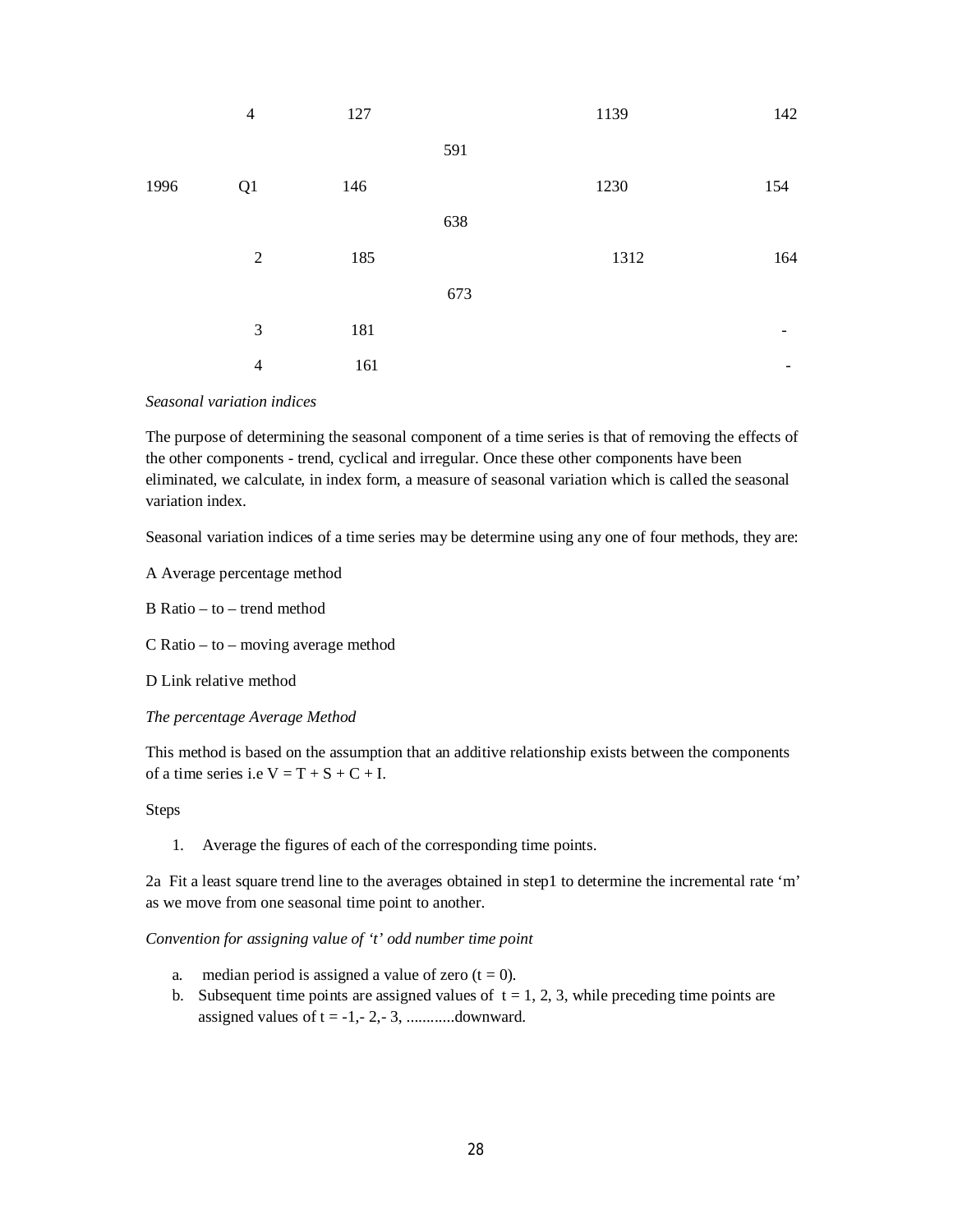#### *Even number time point*

- a. the two periods at the centre are assigned values of -1 and 1
- b. subsequent time periods are assigned values of  $t = 3,5,7$ , e.t.c. while periods prior to the base are assigned values of  $t = -3, -5, -7, \dots$  downward.

2b. Following the convention for assigning values of **t** the incremental rate **m** is the slope parameter **b** if we have odd number of time points; and **2b** if there are even number of time points.

3. Obtain and estimate of the expected increase in the value of the series along the trend line, by assigning zero to the first seasonal period and m, 2m, 3m,... e.t.c. to the subsequently periods.

4. Deduct the estimate of the incremental trend value of each seasonal period from the corresponding seasonal period average to elimate the effects of trend.

5. Obtain the seasonal indices by expressing each of the seasonal values as a percentage of their average.

Example

| Year | Q1           | Q2             | Q3                                                                                                                                                                                                                                                                                                                                                                                   | Q4    |
|------|--------------|----------------|--------------------------------------------------------------------------------------------------------------------------------------------------------------------------------------------------------------------------------------------------------------------------------------------------------------------------------------------------------------------------------------|-------|
| 2004 | 119          | 127            | 127                                                                                                                                                                                                                                                                                                                                                                                  | 116   |
| 2005 | 123          | 142            | 133                                                                                                                                                                                                                                                                                                                                                                                  | 127   |
| 2006 | 146          | 185            | 181                                                                                                                                                                                                                                                                                                                                                                                  | 161   |
|      |              |                | Determine the seasonal variation indices.                                                                                                                                                                                                                                                                                                                                            |       |
|      |              |                | Step1 - Average of each quarters figures                                                                                                                                                                                                                                                                                                                                             |       |
| Year | $\mathbf{1}$ | $\overline{c}$ | 3                                                                                                                                                                                                                                                                                                                                                                                    | 4     |
| 2004 | 119          | 127            | 127                                                                                                                                                                                                                                                                                                                                                                                  | 116   |
| 2005 | 123          | 142            | 133                                                                                                                                                                                                                                                                                                                                                                                  | 127   |
| 2006 | 146          | 185            | 181                                                                                                                                                                                                                                                                                                                                                                                  | 161   |
| Ave  | 129.3        | 151.3          | 147                                                                                                                                                                                                                                                                                                                                                                                  | 134.7 |
|      |              |                | $\alpha$ , $\alpha$ , $\alpha$ , $\beta$ , $\beta$ , $\beta$ , $\beta$ , $\beta$ , $\beta$ , $\beta$ , $\beta$ , $\beta$ , $\beta$ , $\beta$ , $\beta$ , $\beta$ , $\beta$ , $\beta$ , $\beta$ , $\beta$ , $\beta$ , $\beta$ , $\beta$ , $\beta$ , $\beta$ , $\beta$ , $\beta$ , $\beta$ , $\beta$ , $\beta$ , $\beta$ , $\beta$ , $\beta$ , $\beta$ , $\beta$ , $\beta$ , $\beta$ , |       |

Step 2  $\&$  3 – estimation of trend line of the averages, and the quarterly trend incremental rate

| Q              | $\mathbf{V}$ | t                       | Vt       | t2             | trend increment |
|----------------|--------------|-------------------------|----------|----------------|-----------------|
| $\mathbf{1}$   | 129.3        | $-3$                    | $-387.9$ | 9              | 0               |
| 2              | 151.3        | $-1$                    | $-151.3$ | $\blacksquare$ | 1.19            |
| 3              | 147          | $\overline{1}$          | 147      |                | 2.38            |
| $\overline{4}$ | 134.7        | $\overline{\mathbf{3}}$ | 404.1    | 9              | 3.57            |
|                |              |                         | 11.9     | 20             |                 |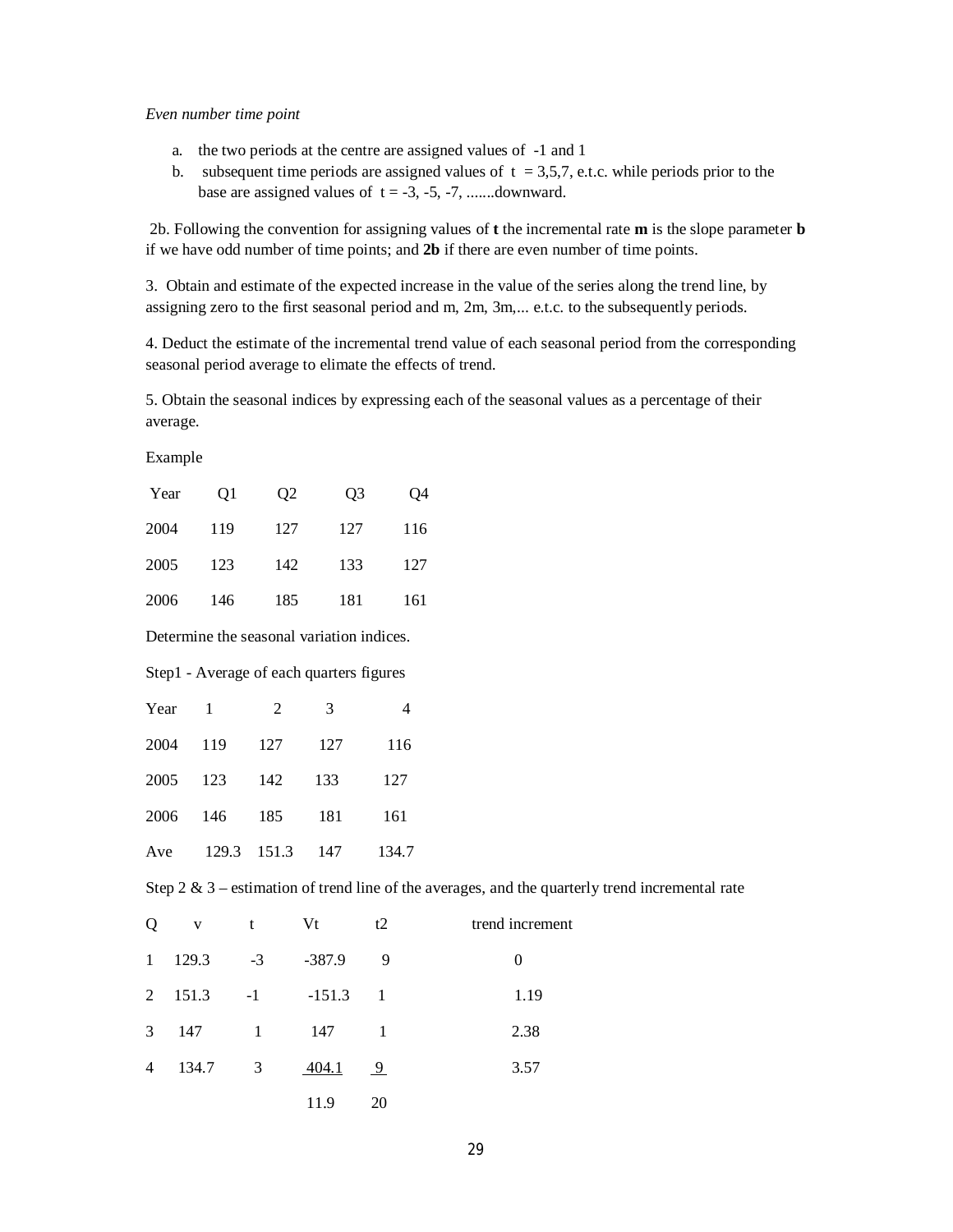$b = 11.9/20 = 0.595$ 

$$
2 \times b = m, 2 \times .595 = 1.19
$$

Step  $4 \& 5$  – Removing the effects of trend, and calculating seasonal indices

|                | Qtr     | Trend     | seasonal | seasonal |
|----------------|---------|-----------|----------|----------|
| Q              | Ave     | interment | value    | index    |
| $\mathbf{1}$   | 129.3   | $\theta$  | 129.3    | 93.16    |
| $\overline{2}$ | 151.3   | 1.19      | 150.11   | 108.16   |
| 3              | 147     | 2.38      | 144.62   | 104.20   |
| 4              | 134.7   | 3.57      | 131.13   | 94.48    |
|                | Total   |           | 555.16   | 400      |
|                | Average |           | 138.79   | 100      |

#### Interpretation

 $Q1 = a$  typical first quarter's sale is 93.16% of an average quarterly sale

 $Q2$  = a typical second quarter's sales is 108.16% of an average quarterly sale e.t.c.

## *Ratio to Trend Method*

This method is an improvement over the average percentage method. It assumes a multiplicative relationship between the components of the time series i.e.

#### $V = T x S x C x I$

Steps

- 1. Estimate a least square trend line of the series, and use the trend equation to estimate the trend values for each of the time points.
- 2. Obtain percentage of trend values
- 3. Obtain the average for each of the different seasonal periods, using mean or median
- 4. Obtain the seasonal indices.

## Example

| Year | $\mathbf{1}$ | 2       | 3       |       |
|------|--------------|---------|---------|-------|
| 2004 | 119          | 127 127 |         | - 116 |
| 2005 | 123          |         | 142 133 | - 127 |
| 2006 | 146          |         | 185 181 | - 161 |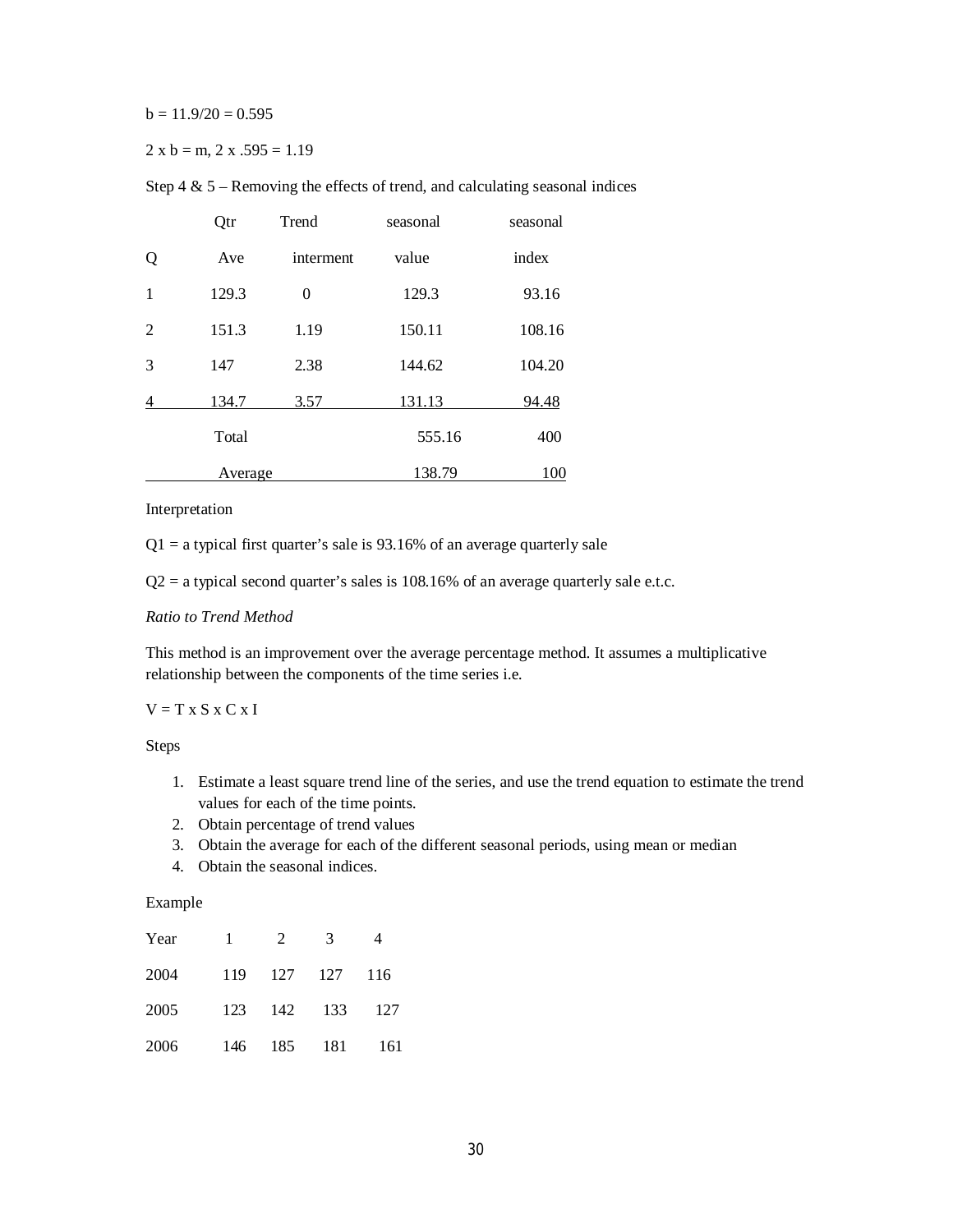| Year                                                                                                  | Q              | $\mathbf V$ | $\mathbf t$    | Vt             | t2             | trend value | % of trend |
|-------------------------------------------------------------------------------------------------------|----------------|-------------|----------------|----------------|----------------|-------------|------------|
| 2004                                                                                                  | $\mathbf{1}$   | 119         | $-11$          | $-1309$        | 121            | 111.60      | 106.63     |
|                                                                                                       | $\overline{2}$ | 127         | $-9$           | $-1143$        | 81             | 116.87      | 108.67     |
|                                                                                                       | 3              | 127         | $-7$           | $-889$         | 49             | 122.14      | 103.98     |
|                                                                                                       | $\overline{4}$ | 116         | $-5$           | $-580$         | 25             | 127.41      | 91.04      |
| 2005                                                                                                  | $\mathbf{1}$   | 123         | $-3$           | $-369$         | 9              | 132.68      | 92.70      |
|                                                                                                       | $\sqrt{2}$     | 142         | $-1$           | $-142$         | $\mathbf{1}$   | 137.95      | 102.94     |
|                                                                                                       | 3              | 133         | $\mathbf{1}$   | 133            | $\mathbf{1}$   | 143.22      | 92.86      |
|                                                                                                       | $\overline{4}$ | 127         | $\mathfrak{Z}$ | 381            | 9              | 148.49      | 85.53      |
| 2006                                                                                                  | $\mathbf{1}$   | 146         | 5              | 730            | 25             | 153.76      | 94.95      |
|                                                                                                       | $\overline{2}$ | 185         | $\tau$         | 1295           | 49             | 159.03      | 116.33     |
|                                                                                                       | 3              | 181         | 9              | 1629           | 81             | 164.30      | 110.16     |
|                                                                                                       | $\overline{4}$ | 161         | 11             | 1771           | 121            | 169.57      | 94.95      |
|                                                                                                       |                | 1687        |                | 1507           | 572            |             |            |
| $b = 1507/572 = 2.6346$ , $a = 1687/12 = 140.58$ , $V = 140.58 + 2.6346t$                             |                |             |                |                |                |             |            |
| Quarter's                                                                                             |                |             |                |                |                |             |            |
| Year                                                                                                  | $\mathbf{1}$   | $\sqrt{2}$  |                | $\mathfrak{Z}$ | $\overline{4}$ | Total       |            |
| 2004                                                                                                  | 106.63         | 108.67      |                | 103.98         | 91.04          |             |            |
| 2005                                                                                                  | 92.7           | 102.94      |                | 92.86          | 85.53          |             |            |
| 2006                                                                                                  | 9495           | 116.33      |                | 110.16         | 94.95          |             |            |
| Ave                                                                                                   | 98.09          | 109.31      |                | 102.33         | 90.51          | 400.24      |            |
| <b>Index</b>                                                                                          | 98.03          | 109.25      |                | 102.27         | 90.46          | 400.01      |            |
| Exercises                                                                                             |                |             |                |                |                |             |            |
| The profit before tax $(\text{\#m})$ made by a company for the period 1993 -2002 are as follows<br>1. |                |             |                |                |                |             |            |

| Year<br>2002 | 1993 | 1994 | 1995 | 1996 1997 |      | 1998 | 1999 | 2000 | 2001 |
|--------------|------|------|------|-----------|------|------|------|------|------|
| Profit<br>92 | 85   | 82   | 83.5 | 84        | 86.5 | 81.5 | 86   | 85   | 89   |

Fit a least square trend line to this data, and estimate expected profit in 2006.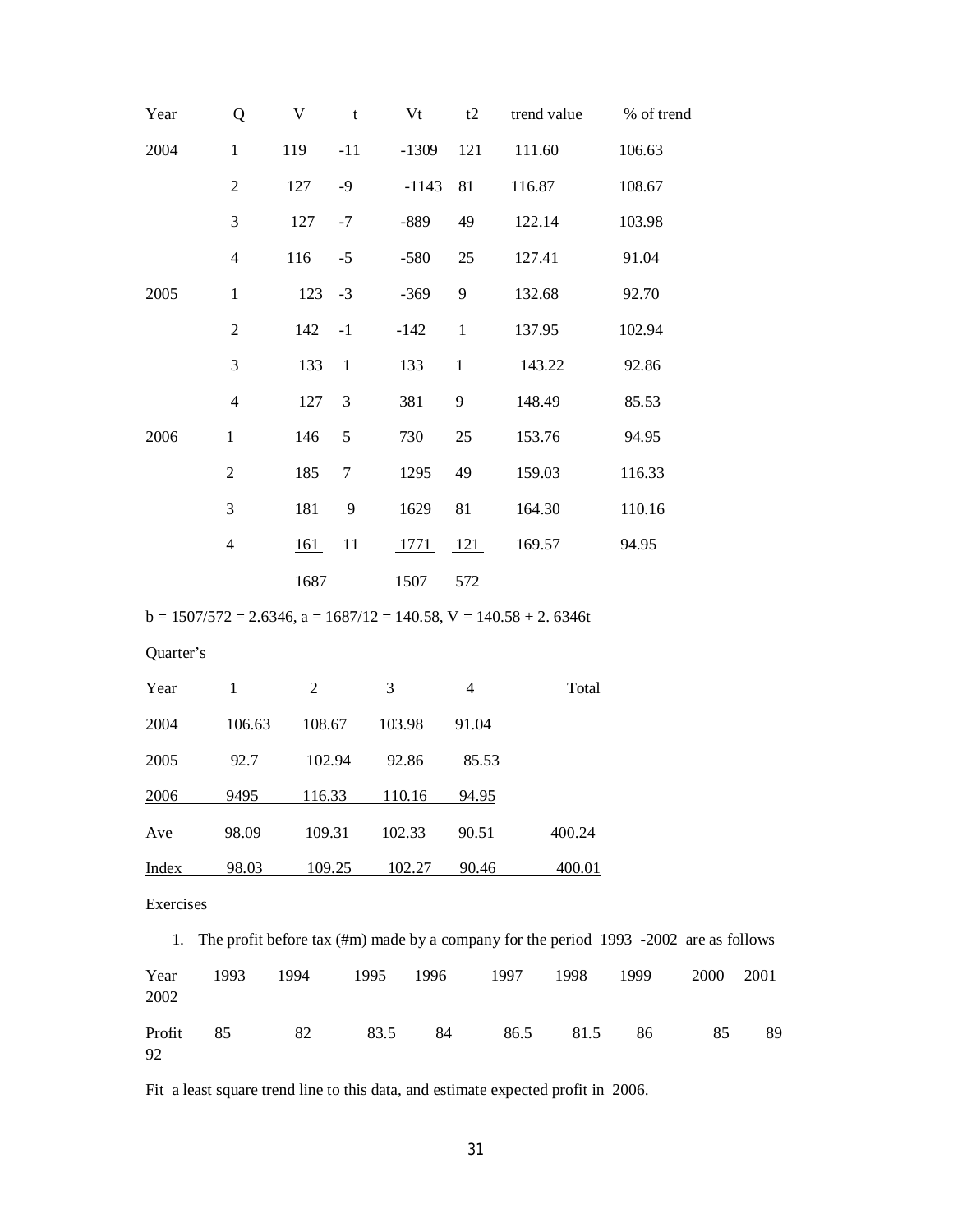2. The following table summarizes the quarterly turnover (#'000) of a company between 2005 and 2008

| Year |    | quarter's |    |    |
|------|----|-----------|----|----|
|      | 1  | 2         | 3  | 4  |
| 2005 | 50 | 31        | 46 | 63 |
| 2006 | 58 | 34        | 38 | 65 |
| 2007 | 63 | 39        | 44 | 76 |
| 2008 | 65 | 45        | 52 | 70 |

Calculate 4 - quarter centred moving averages of the series.

3. The table below shows the quarterly export of an agricultural firm (in million of naira )over five year period;

| Year | Q1 | Q2 | Q <sub>3</sub> | Q4 |
|------|----|----|----------------|----|
| 2000 | 58 | 61 | 71             | 66 |
| 2001 | 64 | 63 | 68             | 68 |
| 2002 | 76 | 73 | 76             | 71 |
| 2003 | 60 | 63 | 69             | 58 |
| 2004 | 56 | 54 | 61             | 58 |
|      |    |    |                |    |

Obtain the seasonal indices using;

A The percentage average method

B Ratio – to – trend method

**Quarters**